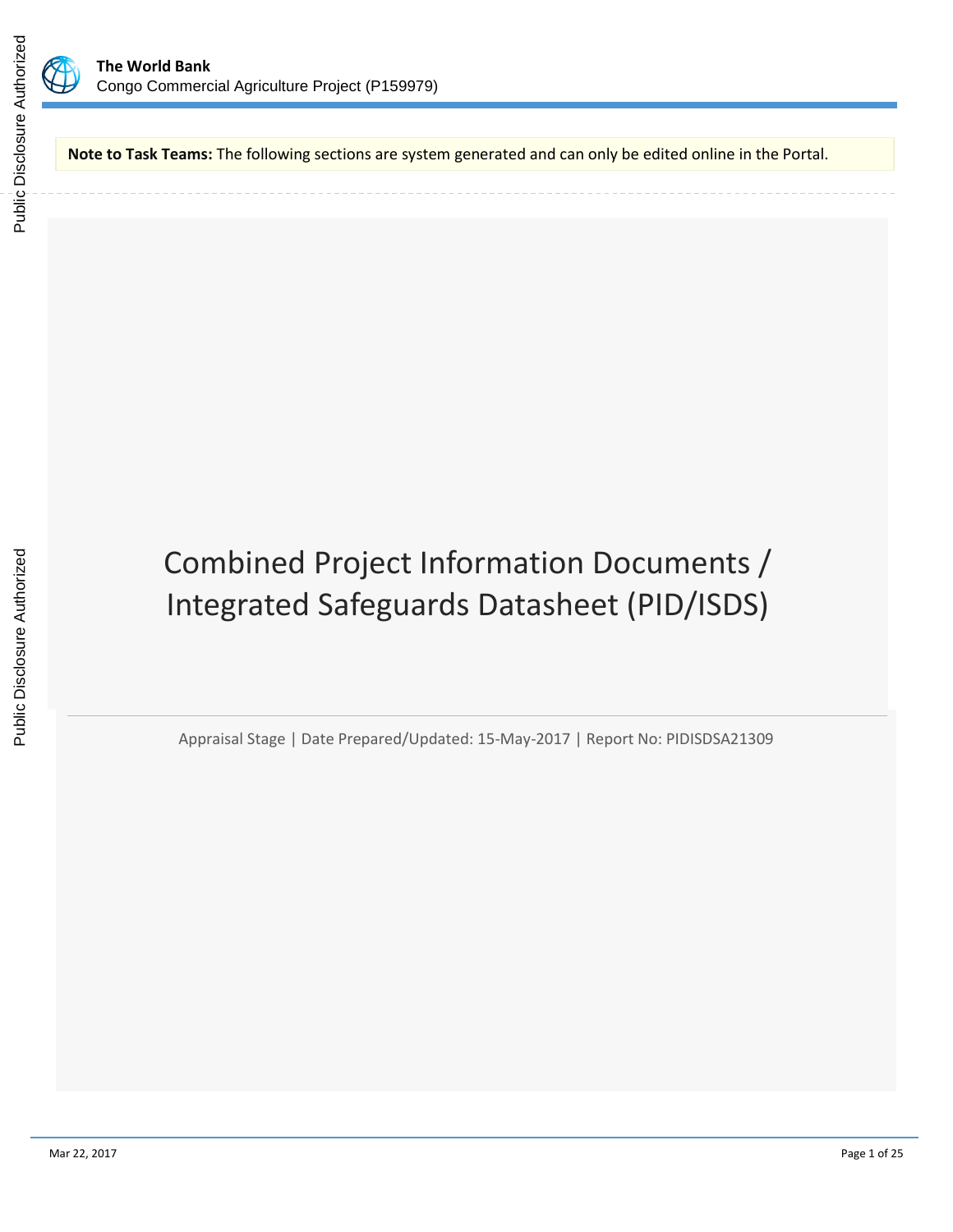

## **BASIC INFORMATION**

#### **OPS\_TABLE\_BASIC\_DATA A. Basic Project Data**

| Country<br>Congo, Republic of                                      | Project ID<br>P159979                          | Project Name<br>Congo Commercial<br>Agriculture Project                                  | Parent Project ID (if any)          |
|--------------------------------------------------------------------|------------------------------------------------|------------------------------------------------------------------------------------------|-------------------------------------|
| Region<br>AFRICA                                                   | <b>Estimated Appraisal Date</b><br>21-Mar-2017 | <b>Estimated Board Date</b><br>06-Jul-2017                                               | Practice Area (Lead)<br>Agriculture |
| <b>Financing Instrument</b><br><b>Investment Project Financing</b> | Borrower(s)<br><b>Republic of Congo</b>        | <b>Implementing Agency</b><br>Ministry of Agriculture,<br><b>Fisheries and Livestock</b> |                                     |

#### Proposed Development Objective(s)

The project development objective (PDO) is to improve productivity of farmers and market access for producer groups and micro, small and medium agribusiness enterprises, in selected zones, and provide immediate and effective response in the event of an eligible crisis or emergency.

#### Components

Component 1: Direct support to producer groups and agribusiness MSMES Component 2: Improving public infrastructure and the business climate for commercial agriculture Component 3: Strengthening institutional capacities to support the development of commercial agriculture Component 4: Contingency emergency response

**Financing (in USD Million)**

| <b>Financing Source</b>                     | Amount |
|---------------------------------------------|--------|
| International Development Association (IDA) | 100.00 |
| <b>Total Project Cost</b>                   | 100.00 |

Environmental Assessment Category

#### B - Partial Assessment

#### Decision

The review did authorize the preparation to continue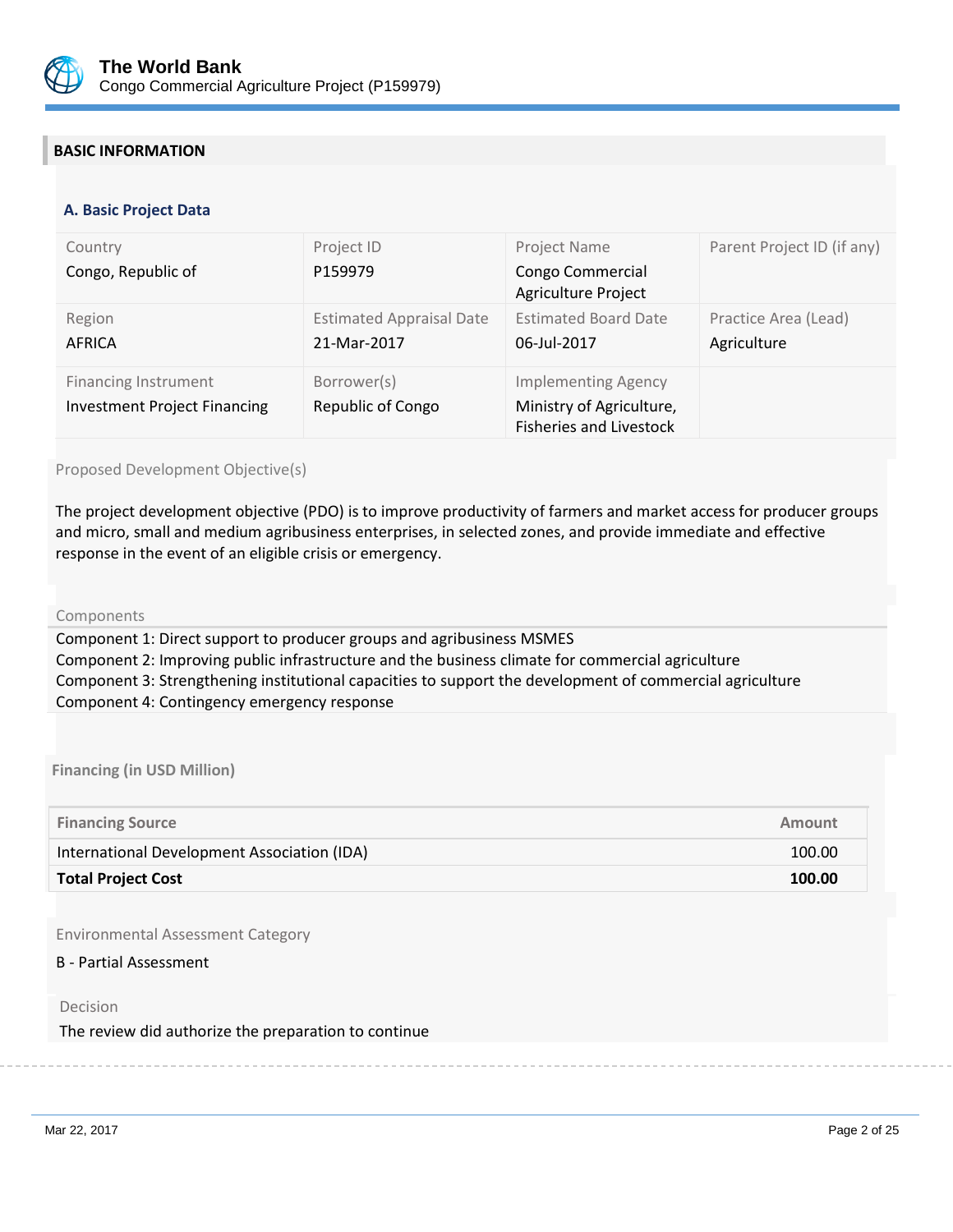

**Note to Task Teams:** End of system generated content, document is editable from here.

Other Decision (as needed)

### **B. Introduction and Context**

### Country Context

- 1. The Republic of Congo (ROC) is sparsely inhabited, with a population of 4.4 million people and ranks among the least densely populated in the world  $(12.8/km<sup>2</sup>)$ . The country has an urbanization rate of about 62 percent, with more than half of the population living in Brazzaville and Pointe-Noire, its two largest cities. Oil's share of total GDP increased from 56 percent in 2000-2004 to 66 percent in 2010-2014 and – despite the recent oil price decline – still accounts for more than half of GDP and more than 80 percent of total exports. Agricultural exports (palm oil, sugar, and cocoa) are stagnant and the country suffers from a rapidly deteriorating trade balance for food. ROC's cereal import dependency ratio is 94  $percent<sup>1</sup>$ .
- 2. **ROC is highly endowed in natural resources, but with poor social indicators.** The country is largely covered by the Congo Forest Basin, with 31 percent of its total surface area comprising cultivable land. The country is also endowed with significant hydrocarbon reserves with an estimated 1.6 billion barrels of oil reserves and with a proven 90 billion  $m<sup>3</sup>$ of natural gas, respectively the  $4<sup>th</sup>$  largest oil reserves and the  $5<sup>th</sup>$  largest natural gas reserves in Sub-Saharan Africa. In addition, the country is significantly endowed in mining ore such as iron, potash and magnesium. However, ROC's key social indicators, notably health and education outcomes, as well as service delivery in these sectors, are much lower than countries with similar resource endowments, evidence of the Country's inability to harness its potential into dividends for its citizens.
- 3. **High vulnerability of the economy and inequality.** Despite steady GDP growth of 5 percent over the past 10 years, ROC continues to suffer from high rates of poverty and inequality due to jobless growth. 63 percent of the population are self-employed in either agriculture or the informal services, with youth severely affected by unemployment. The unemployment rate for those aged 15-29 is  $32.7$  percent.<sup>2</sup> The country has a Gini coefficient of 0.45 with a poverty incidence of 74.8 percent in rural areas against 32.3 percent in urban areas. Gender and disability have an indirect impact on poverty as women and disabled persons exhibit lower levels of education and employment opportunities. The ROC's Gender Inequality country index is 137 out of 157 countries. Cultural division of labor and a preference for boys regarding expenditure on education often work against women. The malnutrition rate remains high (32 percent), with a total of 1.4 million people estimated as

 $\overline{\phantom{a}}$ 

 $1$  FAO food security indicators. Figure is from 2010.

<sup>&</sup>lt;sup>2</sup> Poverty Report Republic of Congo 2016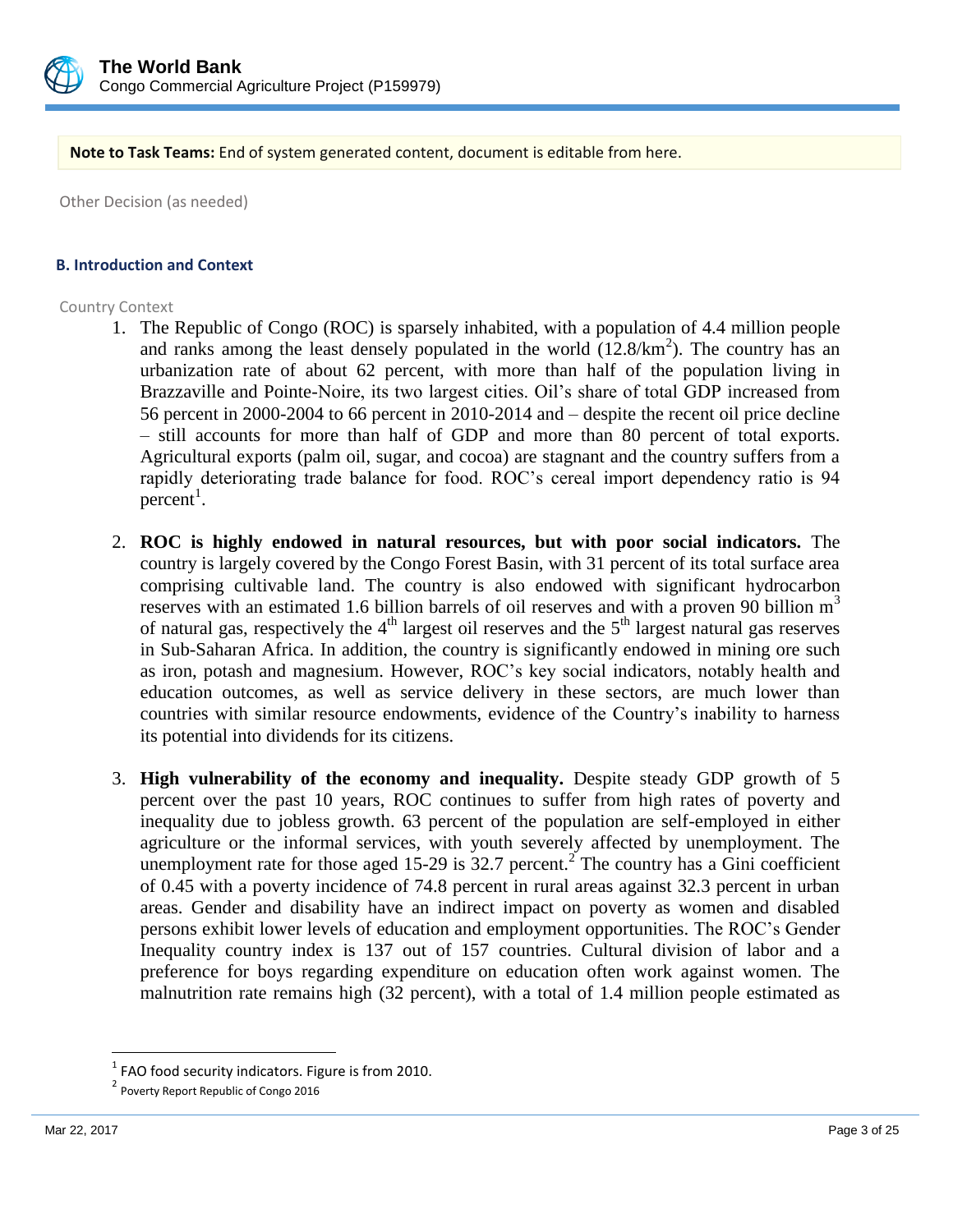

malnourished<sup>3</sup> and 31 percent of children stunted. Food and nutrition insecurity is driven by: (a) inadequate access to quality food; (b) poor hygiene practices and lack of awareness of food and nutrition requirements; and (c) unsafe food.

- 4. **Business climate and access to financial services.** ROC was listed the 177<sup>th</sup> country out of 190 in the ranking of the World Bank Doing Business report 2017, which noted it takes an average of 50 days to register a business well beyond the regional average of 27.3. Access to finance is cited as the second highest constraint by businesses<sup>4</sup>. Bank credit to agriculture accounts for 6 percent of short-term credit and 17 percent of medium-term credit, and is focused primarily on the forestry industry<sup>5</sup>. Microfinance institutions are mostly focused on urban markets, and agriculture accounts for only 2 percent of *Mutuelles Congolaises d'Epargne et de Crédit* (MUCODEC)'s portfolio (the largest microfinance institution). Low penetration of financial services in rural areas, knowledge of the agriculture sector and collateral requirements limit access to credit for producer groups and micro, small and medium agribusiness enterprises (MSME).
- 5. **Private sector development.** The private sector in ROC is largely fragmented with little or no structured public-private dialogue taking place to improve the enabling environment for business. The contribution of the private sector to growth is limited, as reflected by the level of private investments (excluding oil), which represents only 5 percent of GDP (against 14 percent on average in Sub-Saharan Africa and 25 percent of GDP in Asia). Sectors with strong growth potential identified by the Government include transport services, agribusiness, forestry and mining.
- 6. **Environment.** As part of its Reducing Emissions from Deforestation and Forest Degradation (REDD+) agenda, ROC is developing an Emissions Reductions Program in the Sangha and Likouala departments. The government program seeks to access a variety of REDD+ funding sources like the Forest Carbon Partnership Facility (FCPF), the Forest Investment Program (FIP), and the Central Africa Forest Initiative (CAFI). ROC's forests are at risk of deforestation due to mineral extraction, road development, illegal logging, agricultural expansion and charcoal collection. In addition, trends<sup>6</sup> indicate that exposure to periods of intense rainfall has been increasing. ROC, in its recently submitted Intended Nationally Determined Contribution (INDC), has highlighted agriculture among its priority areas. Climate actions with regards to agriculture will embrace adaptation and mitigation through the promotion of agro-forestry plantations, an increase in the number of producer associations, and production of bioenergy.

 $\overline{\phantom{a}}$ 

 $3$  Undernourishment means that a person is not able to acquire enough food to meet the daily minimum dietary energy requirements, over a period of one year. FAO defines hunger as being synonymous with chronic undernourishment. Food Hunger Map 2015.

<sup>4</sup> Enterprises Survey Report surveyed in 2009

<sup>&</sup>lt;sup>5</sup> The Republic of Congo ranks 118 out of 190 countries in access to credit according to the World Bank Doing Business report 2017. In rural areas, 58 percent of rural adults save, but only 8 percent do so in a financial institution.

 $^6$  Country Adaptation and Risk Profiles (Republic of Congo).

http://sdwebx.worldbank.org/climateportal/countryprofile/home.cfm?page=country\_profile&CCode=COG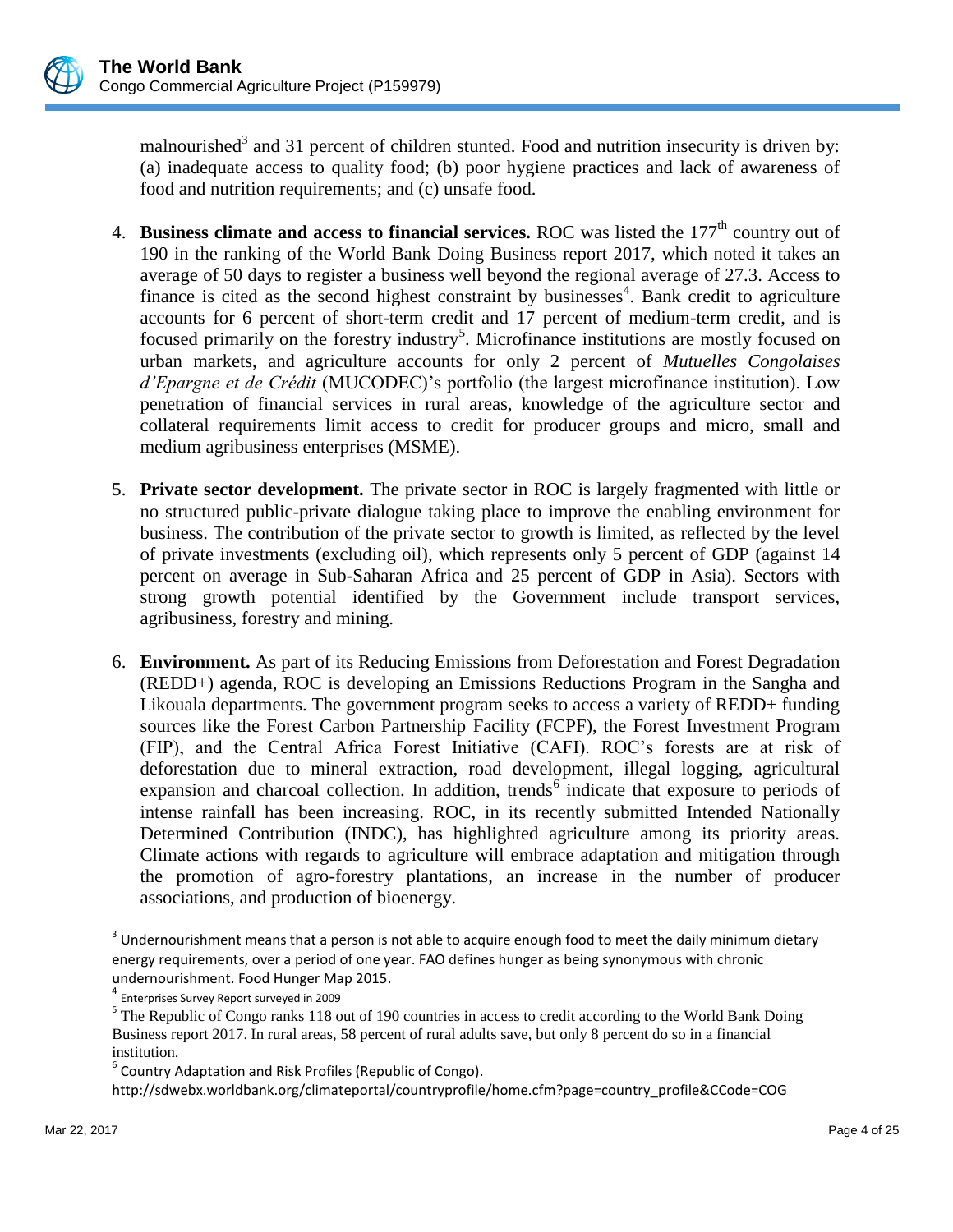

Sectoral and Institutional Context

- 7. **Agriculture,** including forestry, employs about 40 percent of the labor force and contributes 5 percent of GDP. Approximately 498,000 people are actively engaged in agricultural production, of which 70 percent are female. With an average rainfall of 1,200 mm per year and only 2 percent of the 10 million hectares of arable land exploited, the agricultural sector holds potential for growth. ROC has three types of agricultural production systems: (i) *subsistence agriculture,* mainly composed of small-scale producers farming 1 to 2 hectares per household, and accounts for 90 percent of agricultural output. Subsistence producers cultivate primarily staple crops such as plantain, cassava, ground nuts, maize, potatoes, beans, banana, and yam. Yields of these crops are lower on average than in other Sub-Saharan countries mainly due to the poor quality of planting materials, the low use of fertilizer and the limited access to improved technologies and mechanization; (ii) *urban and peri-urban* agriculture is mainly composed of producers with small-scale gardens and semimodern commercial farms producing for urban consumers; and (iii) *agro-industrial production* systems, mainly monocultures geared towards export markets or niche urban markets. Apart from that of sugar cane, the production of traditional export and cash crops (e.g. coffee, cocoa, palm oil and rice) collapsed over the past couple of decades. A few large private agribusiness investors have recently started to invest again in these crops (including large-scale maize cultivation and the revival of palm oil and cocoa plantations).
- 8. **The cumulative effects of the different production systems have left an undeniable impact on the environment.** Studies revealed that the sector contributes a total of 79 percent of greenhouse gas (GHG) emissions<sup>7</sup>. Subsistence farming has promoted deforestation through slash and burn shifting cultivation techniques. As a result, particularly in the Province of Plateau, producers are experiencing: (i) earlier planting times and longer crop cycles; (ii) soil degradation, which makes some crops no longer suitable; and (iii) greater occurrences of flooding. Lastly, peri-urban vegetable and fish farming are competing with growing demand for water from urban dwellers.
- 9. **Gender in agriculture.** Women are underrepresented in politics and higher levels of government, even though the Family Code protects them against racial, ethnic and sexual discrimination. Women earn less than men and are more likely to be self-employed as they do not have equal opportunities for accessing secondary education and paid employment. Labor market analyses show that gender employment gaps result from unequal access to education and skills training. Lack of education gives women limited power in business and social dealings with men, who typically are better educated. Women are customarily encouraged to focus on subsistence farming, family and child-rearing activities (fertility rate is high at 3.8 percent) and, as a result, 70 percent of the country's agricultural workforce are women. Congolese women face additional barriers compared to men in accessing credit, agriculture inputs, land ownership and labor.
- 10. **Agricultural skills, competencies and jobs**. Access to formal paid wage job is very limited

 $\overline{a}$ 

 $7$  CCKP's Country Adaptation and Risk Profiles (Republic of Congo).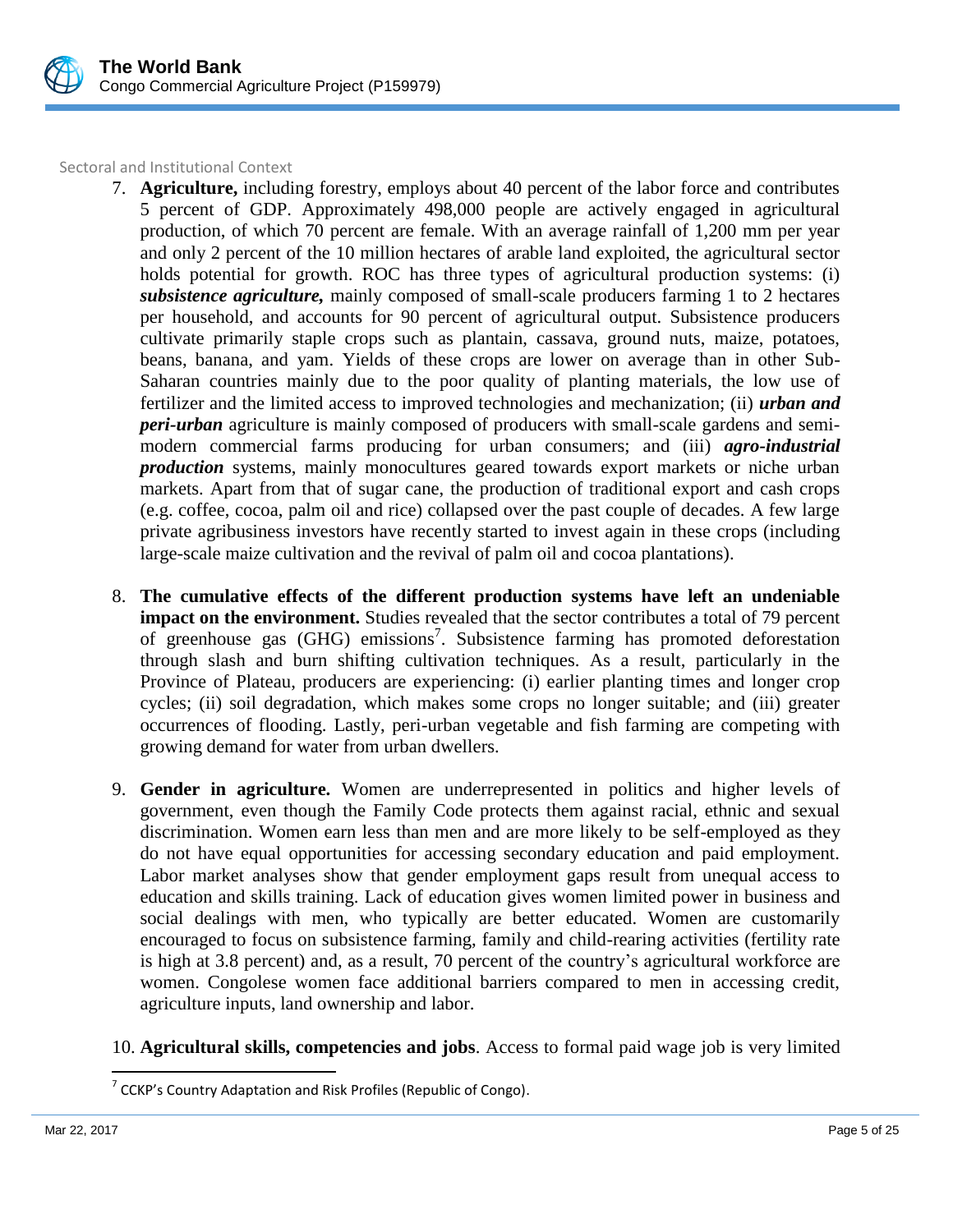

for the youth who are more likely to be unemployed. If they manage to find a job, those aged 15-29 are more likely to be employed by a household (15 percent) or by an SME (12 percent)<sup>8</sup> . There is only one institute for higher education in agriculture, *Ecole Nationale Supérieure d'Agronomie et de Foresterie* (ENSAF), with approximately additional 7 agriculture vocational skills training centers. They are under resourced and do not offer all of the relevant skills and entrepreneurship training. Internship arrangements with the private sector are difficult to organize and the capacity to train masters and doctoral students is limited.

- 11. **Demand for food is high and growing in domestic and regional markets.** ROC is highly dependent on food imports, with a negative trade balance. Food imports increased from US \$197 million to US\$240 million between 2007 and 2013, and spiked to US\$353 million in 2011. Volumes of imported food in 2013 included 104,567 tons of wheat, 50,581 tons of palm oil,  $45,878$  tons of chicken meat,  $41,541$  tons of rice and  $38,455$  tons of wheat flour<sup>9</sup>. The domestic cassava market is valued at US\$ 174 million with some value addition already taking place. Cassava is consumed by 90 percent of the population. There is a high consumption of chicken at household level and consumption of other livestock products is expected to grow significantly, e.g. 80 million eggs and 15,000 tons of pork per annum by  $2020^{10}$ . Demand for milk (and milk-based products) is high and growing. Fish consumption is at 24.4 kg per head per year, one of the highest in Africa. Other regional markets present sizable opportunities as well, for instance the Kinshasa market (over 12 million inhabitants) in the Democratic Republic of Congo, or other neighboring countries such as Angola, Gabon and Cameroon.
- 12. **Food safety concerns are huge and compounded by the absence of a food policy and regulatory framework.** No analysis has been done to understand the national cost of food borne diseases (e.g. loss of human lives, cost of treatment and loss of income especially on poor households). Food safety issues from imports include: (i) food spoilage; (ii) absence of harmonized food and product standards; (iii) poor product quality (e.g. expired food, deceitful labelling and high levels of preservatives in food); (iv) limited coordinated national surveillance and inspection capacity; and (vi) no laboratories for food testing. In addition to the risks created by limited awareness amongst consumers and low levels of hygiene standards (e.g. unregistered food street vendors & unsanitary urban markets), additional food safety risks from domestic agriculture include: (i) the use of animal waste and sewage on crops as agriculture fertilizer; (ii) poor harvesting and post-harvest handling (raises risks of mycotoxins and aflatoxins); and (iii) unhygienic agricultural transport systems.
- 13. **Every segment across the agriculture value chain is characterized by under development and fragmentation.** Most inputs are imported, at high cost with no quality assurance. Agricultural production is performed in a rudimentary, inefficient, low inputoutput model making unit costs of production much higher than imported commodities. The

 $\overline{\phantom{a}}$ 

<sup>&</sup>lt;sup>8</sup> Republic of Congo Poverty Assessment 2016.

<sup>&</sup>lt;sup>9</sup> FAOSTAT.

<sup>&</sup>lt;sup>10</sup> Plan de développement du secteur Agricole –PDSA département BRAZZAVILLE, Rapport SOFRECO CEAREPE.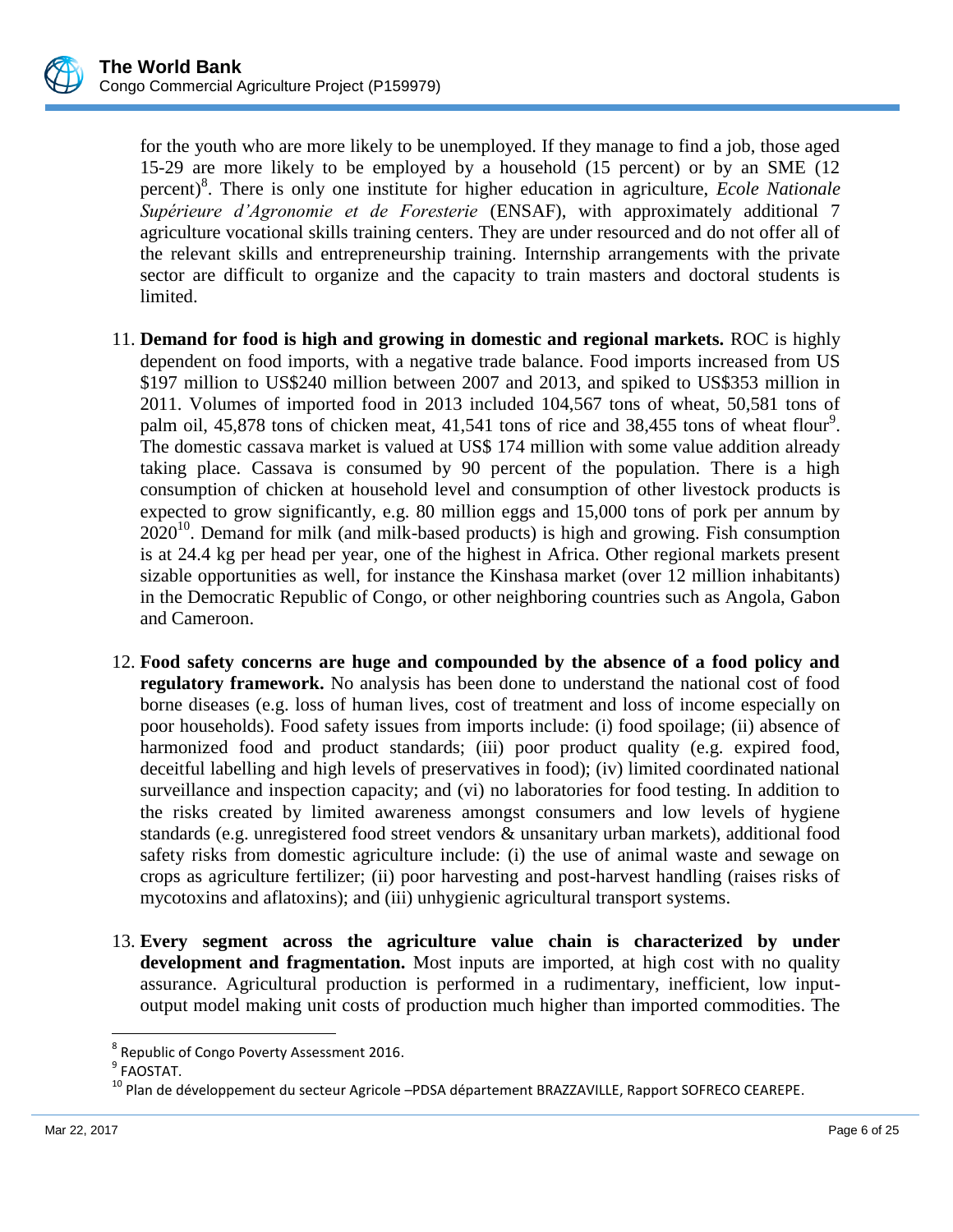

transport sector is managed by cartels that fix the transport prices, making it difficult for producers to transport commodities and processors to source primary material. There is only a few domestic agro-processing companies and the distribution and retail of food is done mostly through formal open markets, informal markets and small corner stores. There are only seven registered retail outlets (supermarkets) in urban areas selling mostly imported food.

- 14. **Commercial agricultural production is constrained by a multiplicity of factors.** The competitiveness of domestic production – in value chains such as poultry, piggery, and fish for livestock, cassava and groundnuts for staple crops, and cocoa and palm oil for cash crops – is hampered by: (i) sector specific legislative and governance constraints (seed policies, land access, food safety policies and guidelines, taxes and registration procedures for the legal status of cooperatives); (ii) weak producer organizations (iii) non-existent agricultural extension and veterinary services and obsolete Research and Development (R&D) capacity; (iv) high costs of agricultural inputs (seeds, fertilizers, land, animal feed, credit); (v) an ageing and under skilled workforce; and (vi) poor road and communication networks and costly logistics and energy services.
- 15. **A substantial number of smallholders have the potential to engage successfully in commercially demanding value chains.**<sup>11</sup> These producers are found amongst farms located outside cities and towns (urban and peri-urban) as well as within specific value chains (e.g. cocoa, palm oil).<sup>12</sup> These producers work in groups but are often marginalized from highervalue markets due to high unit costs of production, poor infrastructure and limited access to credit and technical assistance. Three main profiles have been identified in the ROC of SMEs that are currently operating in the agribusiness sector and could establish business relationships with producer groups for commercial agriculture: (i) suppliers of critical inputs (e.g. day-old chicks, veterinary medicine and technical assistance provided by Transcontinental Business Néerlandais (TBN) in Pointe-Noire); (ii) off-takers for agricultural products (e.g. tropical fruits to produce concentrate bought by Bayo in Brazzaville); and (iii) firms that are both input suppliers and off-takers (e.g. supplying cassava cuttings then purchasing of cassava for saka-saka processing by Agridec in Dolisie).

l

 $11$  M.H. Collion, Rural Productive Partnerships: An Inclusive Agribusiness Model for Overcoming Small-holder Market Barriers, World Bank, 2012. This finding is echoed by studies in Africa and Asia which indicate that 50-70% of farmers are unable to move out of subsistence (S. Ferris et alt., Linking Smallholder Farmers to Markets and the Implications for Extension and Advisory Services, MEAS Discussion Paper 4, 2014).

 $12$  The Ministry of Agriculture holds a Registry of Farmer Cooperatives that totals 1,055 cooperatives nation-wide, out of which 25% (approximately 250) are estimated to be active according to a survey conducted by the Ministry in 2015. According to records from ongoing projects (PDARP, PADE), there are approximately more than 500 additional active producer groups that are not registered with the Ministry since they registered at the Department level or they decided to register as an Association with the Ministry of Interior instead. There are therefore approximately 800 active producer groups (associations/cooperatives) in Congo, totaling approximately 16,000 smallholders.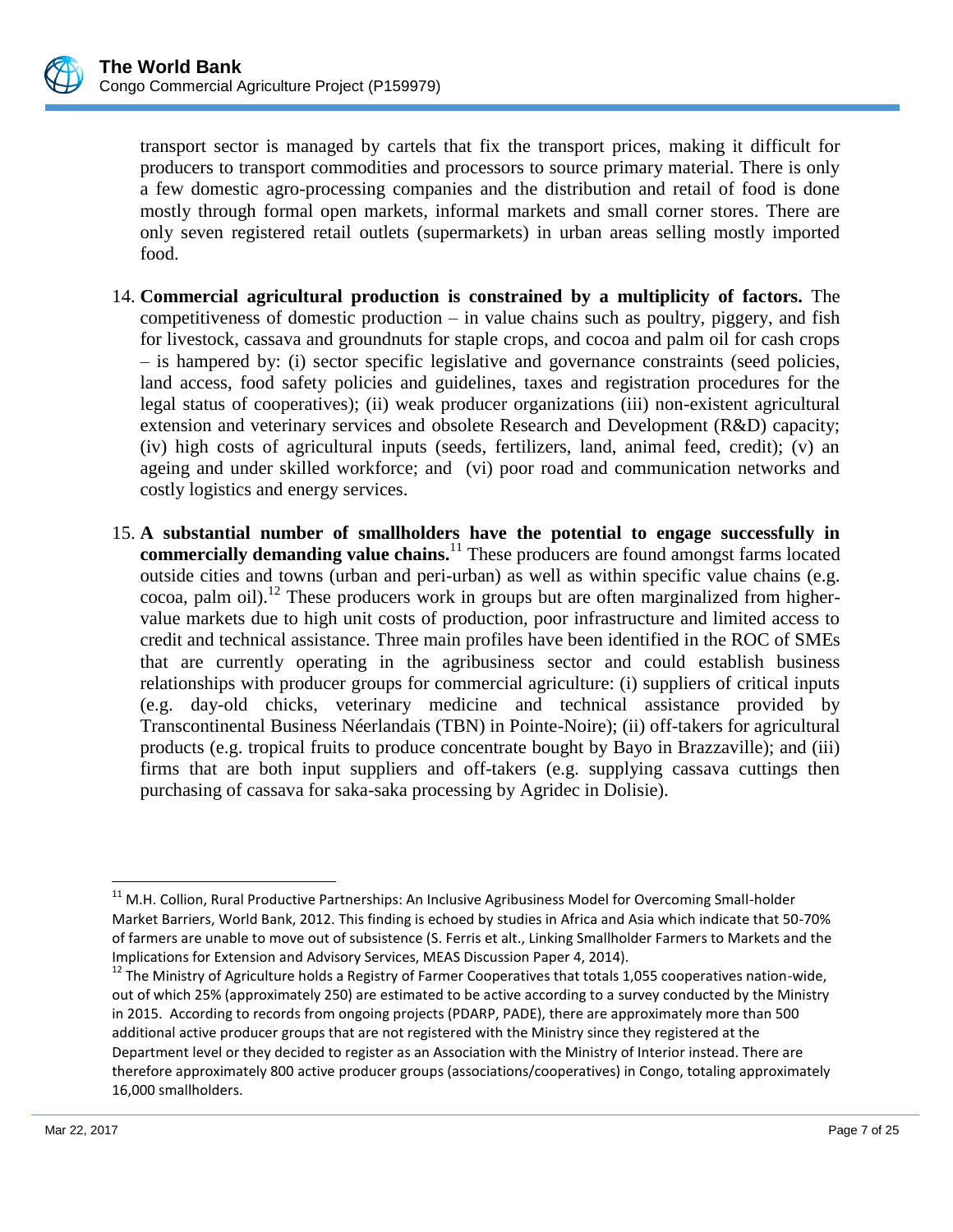

### **C. Proposed Development Objective(s)**

**Note to Task Teams:** The PDO has been pre-populated from the datasheet for the first time for your convenience. Please keep it up to date whenever it is changed in the datasheet.

#### Development Objective(s) (From PAD)

The project development objective (PDO) is to improve productivity and market access for producer groups and micro, small and medium agribusiness enterprises, in selected zones, and provide immediate and effective response in the event of an eligible crisis or emergency.

Key Results

1. Direct beneficiaries, of which Female beneficiaries (Percentage) (Core);

2. Average seasonal yield per standard area of specific crops among targeted farmers; and

3. Increase in marketed production volume of raw and processed products by producer groups and MSMEs supported by the project.

### **D. Project Description**

16. **Key issues to be addressed.** Through the support of the emergence and the revival of a competitive commercial agriculture sector, the project will address: (a) access to market with: (i) consistent supply of high volumes of quality produce meeting market requirements for commercial and industrial production; (ii) high quality value added agricultural products; (b) an enabling business environment with: (i) favorable legislation; (ii) a partnership framework for public-private dialogue between agricultural stakeholders; and (iii) an enabling institutional framework for private investors in the agricultural sector; and (c) an ecosystem of services that provide actors with: (i) appropriate inputs (feed for livestock, seeds, organic fertilizers, finance, processing technology, micro-irrigation equipment, etc.); (ii) a qualified workforce,; (iii) marketing infrastructure (logistics, agricultural feeder roads, storage); and (iv) access to water and electricity.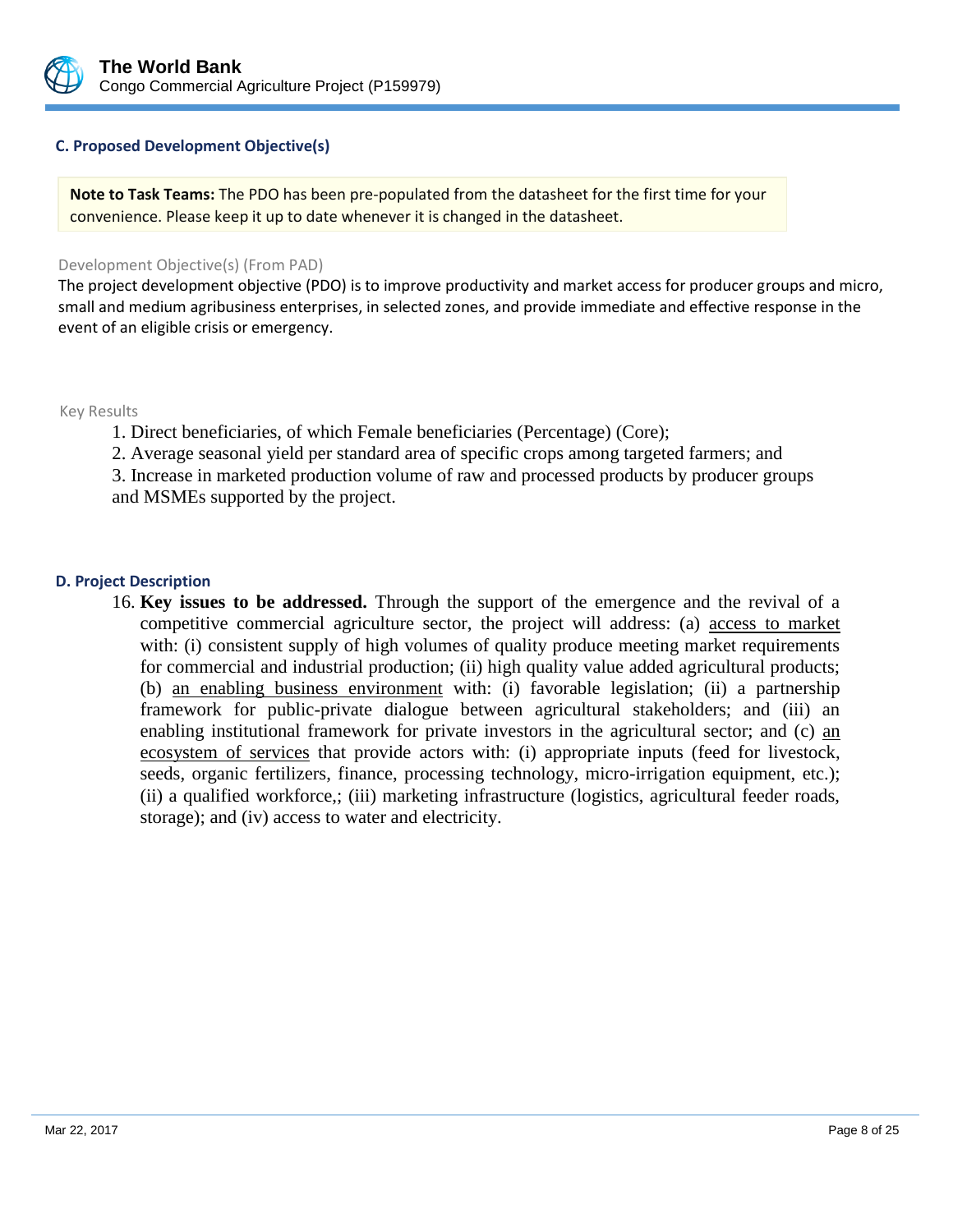

17. **Additional development challenges to be considered.** The project will also help address nutrition and food insecurity by promoting producer groups' access to nutrition and climate sensitive technology, agriculture extension services, and by supporting MSMEs to produce fortified and enriched foods in the market. Skills development and job creation for youth challenges (auto-employment, semi-permanent, temporary jobs, etc.) will be addressed through support to internship arrangements between institutes of higher learning and the

private sector. The gender gap with respect to access to services, inputs and finance and ownership of economic resources will be reduced by promoting female producer groups' access to matching grants. Female owned MSMEs will also be promoted through access to a tailored technical assistance package for women MSMEs (business leadership, entrepreneurship training,

### **Box 1: Targeting Principles**

Two basic principles will guide project design: (i) an open menu approach with respect to the selection of value chains, subsectors and business opportunities; and (ii) a geographical concentration and targeting of project interventions where commercial opportunities and the need for support have been identified and expressed by market actors (producers, processors and others). The rationale for an open menu is to avoid excluding any potentially viable value chain and business opportunity. The project's geographical focus will start where commercial agriculture has the strongest potential: the three main cities of Brazzaville, Pointe Noire and Dolisie and in the North of the country. In its first component, the project will directly support private sector initiative in agriculture by facilitating market access for producer groups and agribusiness MSMEs. Support to producer groups will follow a Productive Alliance approach through which these producer groups target new markets and seek to establish commercial relationships with buyers and off-takers. Support to MSMEs will focus on helping agribusiness firms to connect with specific off-takers and markets (both domestic and export), through sound business plan development, supply chain development for sourcing quality raw materials, and access to know-how to improve processing techniques, relevant market information and/or equipment, etc.

The second component will support public investments in agricultural service roads and other improved public infrastructure (e.g. access to electricity and water supply for agro-processing) selected based on the location (clustering) of the demand for sub-projects from producer groups and agribusiness MSMEs in Component 1. Producer groups and agribusiness MSMEs will need to identify

(along with the interest) if their expression of interest) if their value chain development activities  $\alpha$ 

mentorship and networking support). Targeting principles and the approaches by component are described in Box 1. will also contribute to improving the business commercial agriculture. The business commercial agriculture. The business commercial agriculture. The business commercial agriculture. The commercial agriculture. The commerc

## **A. Project Components**

### **Component 1: Direct support to producer groups and agribusiness MSMEs (IDA: US\$25 million)**

18. Component 1 seeks to increase productivity and value addition along value chains, and improve food and nutrition security. Support provided under this component will be through a matching grant program financing technical assistance and productive investments to support production, marketing and processing activities. This component has two subcomponents.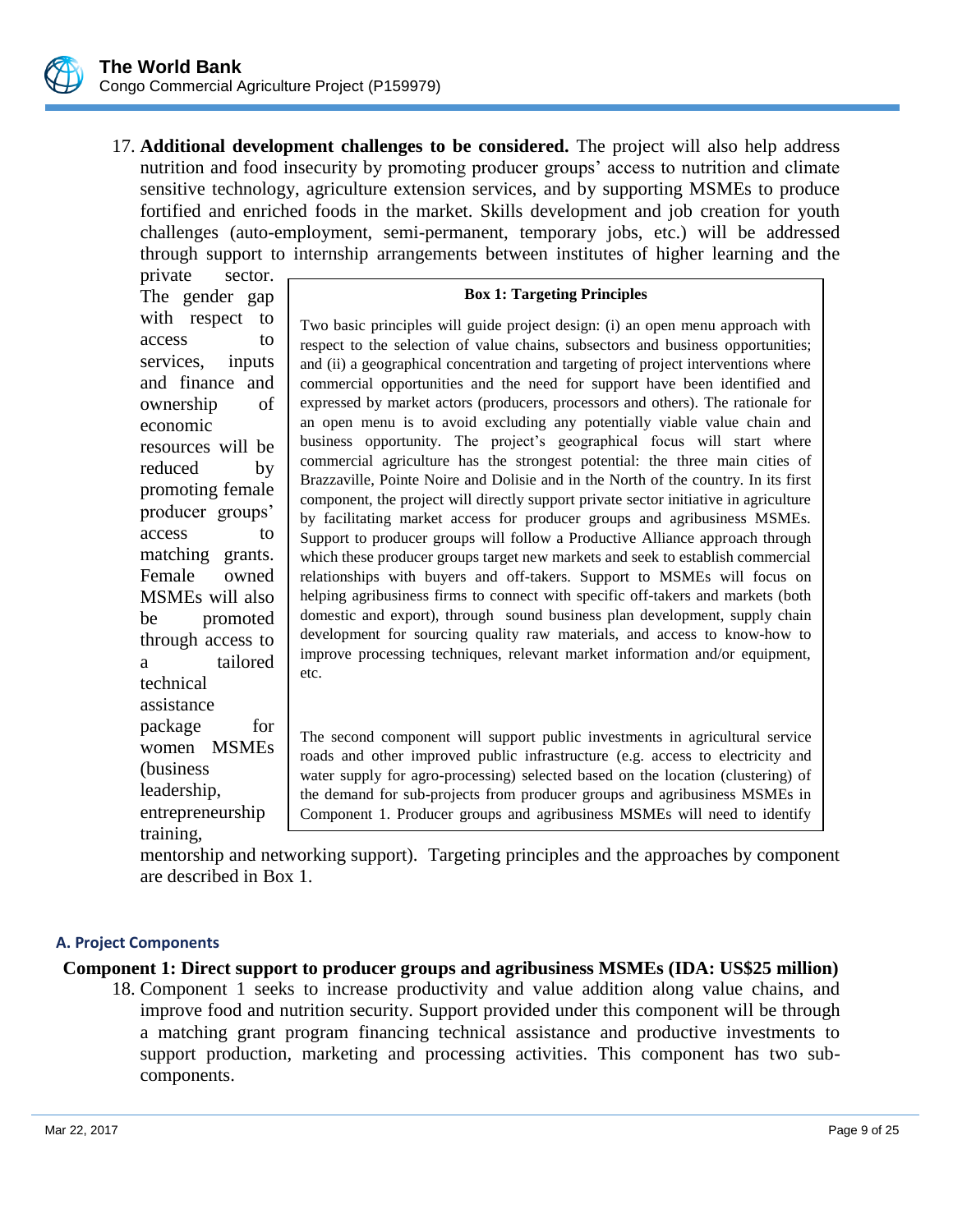

# *Subcomponent 1.1: Sustainable intensification and commercialization of crop and animal production (IDA: US\$ 20 million)*

- 19. **Objective and instruments used.** This subcomponent will support producer groups in Productive Alliance arrangements with buyers and markets for increased production, value addition and improved marketing of their products. It will support the intensification of production and commercialization of products within supported value chains through technical assistance and financing of business plans using a matching grant scheme administered through a Productive Alliance approach.
- 20. **Productive Alliance approach.<sup>13</sup>** Productive Alliances will aim to develop the managerial and technical capacity of producer groups and help them implement business plans that include support for productive investment (access to inputs, production facilities, nutrition and climate-sensitive technology) and technical assistance (agriculture advisory, extension services and business development skills and practices). The project will also seek to strengthen existing business arrangements between producer groups and buyers and/or support new ones.
- 21. **Business plans.** Producer groups will be supported to translate their vision and strategy into a business plan that clearly identifies specific markets, marketing plans and technical and financial needs. Business plans are expected to finance a series of investments (depending on market requirements, the supply chain and associated constraints), such as: (i) improved access to quality inputs (e.g. seeds, cuttings, chicks, fertilizer, feed, water through small pumped and piped irrigation systems, etc.); (ii) infrastructure and/or equipment for processing; and (iii) infrastructure and/or equipment to improve the storage and transport to reach target markets. Investments will systematically be accompanied with technical assistance to install and maintain the investment and to improve the producer group's marketing skills and management of its business and finances. The matching grants, however, will be awarded based on a competitive process. Applicants will have to meet a set of eligibility criteria to present their business plan, which will then be assessed on the basis of additional relevant prioritization criteria<sup>14</sup>. In forest areas, application of REDD+ principles will for instance be a precondition for relevant value chains. Female producer groups will receive tailored technical assistance that will include business leadership networking support to enable them to access markets and manage business operations.

 $\overline{\phantom{a}}$ 

 $13$  See Annex 1 for more detail on the Productive Alliance approach.

<sup>&</sup>lt;sup>14</sup> See Annex 1 for more detail on the Matching Grant's selection process.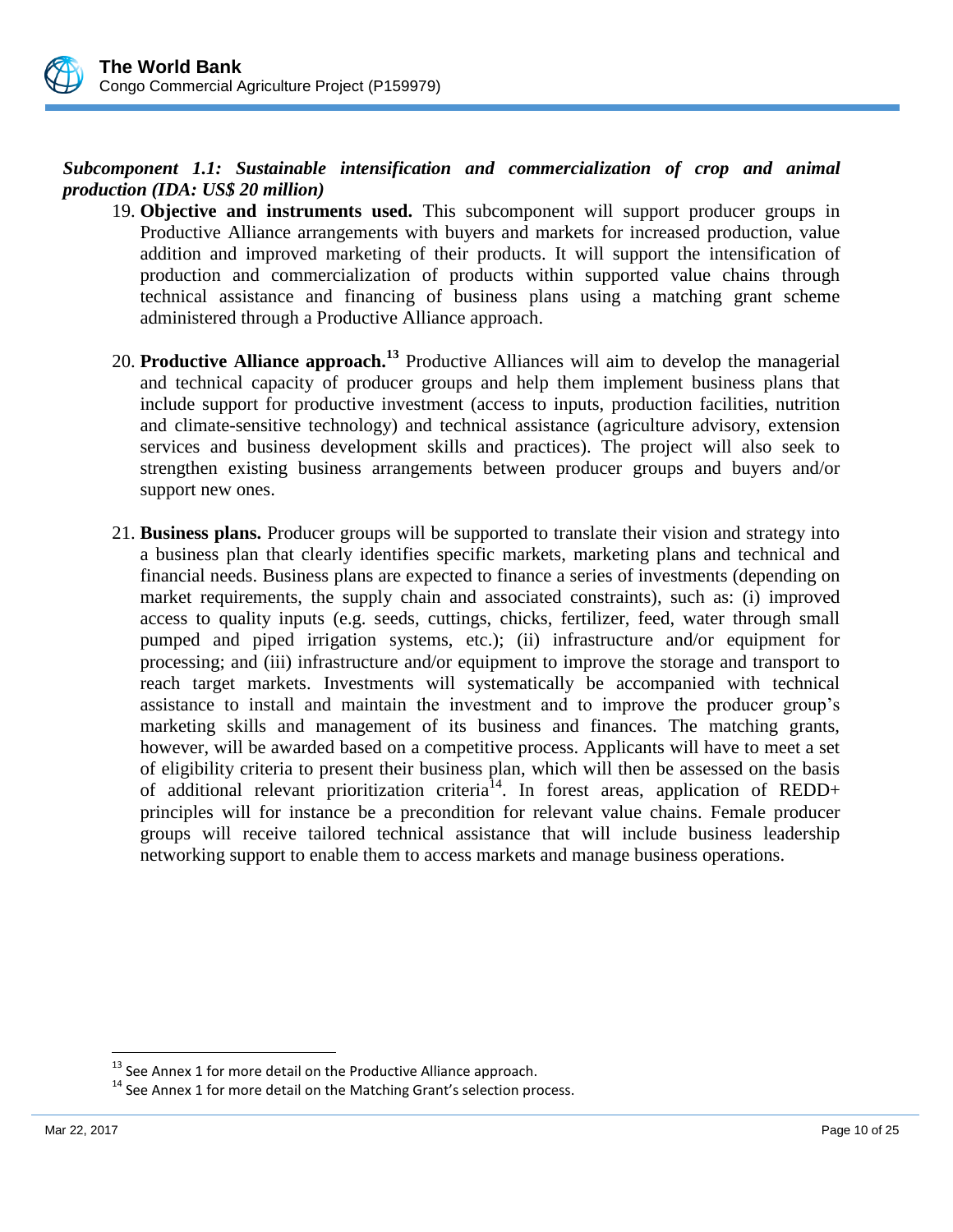

## *Figure 1: Productive Alliance Cycle*

| 1. Marketing<br>strategy and<br>promotion                                                                                                                            | 2. Call for<br>proposals                                                                                                                                                                                                                                                                         | 3. Evaluation of<br>expressions of<br><b>interest</b>                                                                                                                                                                                                                                                  | 4. Formulation of<br>business plans                                                                                                                                                                                                                                                                                                                                          | 5. Evaluation of<br>proposals                                                                                                                                                                                                                                                  | 6. Implementation<br>of business plans                                                                                                                                                                                                                                                                                         |
|----------------------------------------------------------------------------------------------------------------------------------------------------------------------|--------------------------------------------------------------------------------------------------------------------------------------------------------------------------------------------------------------------------------------------------------------------------------------------------|--------------------------------------------------------------------------------------------------------------------------------------------------------------------------------------------------------------------------------------------------------------------------------------------------------|------------------------------------------------------------------------------------------------------------------------------------------------------------------------------------------------------------------------------------------------------------------------------------------------------------------------------------------------------------------------------|--------------------------------------------------------------------------------------------------------------------------------------------------------------------------------------------------------------------------------------------------------------------------------|--------------------------------------------------------------------------------------------------------------------------------------------------------------------------------------------------------------------------------------------------------------------------------------------------------------------------------|
| Promotion plans and<br>activities targeting<br>potential members of<br>productive alliances.<br>This process<br>continues during the<br>call for proposals<br>phase. | Public calls for<br>potential productive<br>alliance partners (i.e.<br>producer groups,<br>input suppliers,<br>buyers, etc.) to<br>present business<br>plans.<br>The calls will be<br>accompanied by a<br>communications<br>campaign, as well as<br>field information and<br>training workshops. | Evaluation of<br>expressions of<br>interest (EOI) from<br>producer groups with<br>the following criteria:<br>(i) compliance with<br>basic eligibility criteria<br>and safequards; (ii)<br>location based on<br>pre-identified areas;<br>and (iii) commitment<br>by producer groups<br>to co-financing. | Producer groups,<br>whose profiles are<br>approved, receive<br>technical assistance<br>for the formulation of<br>their business plan.<br>Groups that do not<br>meet basic criteria<br>receive capacity<br>building support.<br><b>EOI</b> and business<br>plans identify public<br>infrastructure gaps to<br>help prioritize<br>infrastructure support<br>under Component 2. | Evaluation of the<br>commercial, technical<br>and financial<br>soundness of<br>business plans<br>conducted by an<br>independent entity.<br><b>Safequards</b><br>evaluation and<br>inclusion of mitigating<br>measures, if required,<br>are carried out by the<br>project unit. | Implementation of<br>subprojects by<br>producer groups, with<br>systematic technical<br>assistance to improve<br>organizational,<br>managerial, business<br>and risk-management<br>skills.<br>Other agents (e.g.<br>input suppliers,<br>buyers, technical<br>assistance providers)<br>implement agreed<br>measures separately. |

## *Subcomponent 1.2: Development of agro-industrial activities (IDA: US\$ 5 million)*

- 22. **Objective and instruments used.** This subcomponent will support the competitiveness of MSMEs involved in agribusiness, from input supply to the production, processing and distribution of agricultural products, as well as the delivery of agri-based services. These actors face efficiency challenges linked to the cost of processing, packaging and marketing their products. Efficiency gains in operations will result in higher quality agricultural products (nutritional and safety standards compliant), jobs (full, part-time and seasonal), and a secure market that rewards farmers with quality produce with higher prices. Female owned MSMEs will access a technical assistance plus package (business leadership, entrepreneurship training, with additional mentorship and networking support) to support them to bridge specific gender related challenges. This subcomponent will aim to allow MSMEs to have better access to training, equipment and skills they need to develop their business.
- 23. **Business plans.** Agribusiness MSMEs will be able to apply for grants on a competitive basis through the same matching-grant scheme as the one described for Subcomponent 1.1. They will have to submit a business plan that identifies market demand for the firm's products and services and shows returns on investment and financial sustainability of the firm's operations, while clearly demonstrating that the investment contributes to addressing at least one of the following challenges: product upgrade, process improvement, new product development, volume increase, or reduction of the environmental footprint. The matching grants will cover technical assistance and equipment. Technical assistance will systematically accompany equipment requests to ensure the proper use and maintenance of the investment. Eligibility and prioritization criteria will be applied to maximize the transparency of the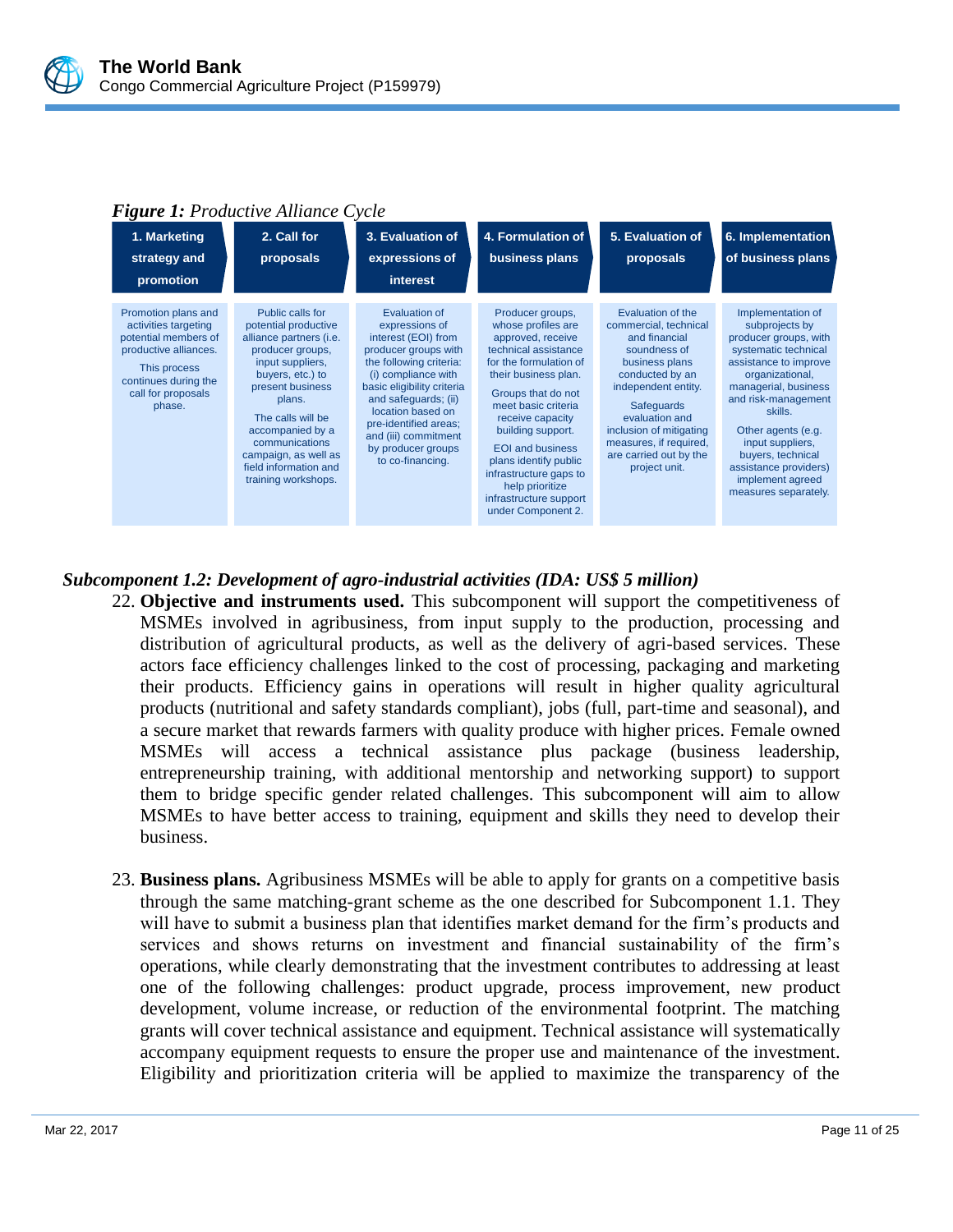

selection process and the sustainability of the investments made and assistance received<sup>15</sup>.

## **Component 2: Improving public infrastructure and the business climate for commercial agriculture (IDA: US\$ 45 million)**

24. This component aims to foster the development of commercial agriculture by lifting constraints in terms of infrastructure and business climate. This component consists of two sub-components:

## *Subcomponent 2.1: Public infrastructure for the development of commercial agriculture (IDA: US\$ 37 million)*

- 25. **Objective and instruments used.** This subcomponent will contribute to the development of basic infrastructure essential for the promotion of commercial agriculture and the emergence of an agro-industry. It will include public investments in the rehabilitation and maintenance of the feeder road network and improved access to other public infrastructure (e.g. access to electricity and water supply for agro-processing, and other public infrastructure) in a targeted way.
- 26. **Prioritization criteria.** High logistical costs and limited access to markets are major obstacles faced by the private sector. To address these important issues, the project will make a provision to ensure public investments in infrastructure: (i) are identified by the Government as infrastructure of a public nature; and (ii) are located in targeted geographic zones where producer groups and MSMEs promoting commercial agriculture development express interest in receiving Productive Alliance and / or MSME support (see Component 1).
- 27. **Sustainability of investments.** Technical assistance will also be provided through this subcomponent to selected departmental councils to implement the new road maintenance strategy developed with the assistance of the Agricultural Development and Rural Roads Rehabilitation Project (PDARP) in order to make such maintenance more sustainable.

## *Subcomponent 2.2: Governance and regulatory framework for commercial agriculture (IDA: US\$ 8 million)*

- 28. **Objective and instruments used.** This subcomponent aims to improve the legal and regulatory framework for commercial agriculture. It will do so by: (i) establishing and financing platforms for public-private dialogue on commercial agriculture at the departmental and national levels to identify needed reforms; (ii) providing technical assistance to draft the identified legislation and regulations; (iii) policy advocacy with parliamentarians (e.g. policy notes, sensitization, training); and (iv) conducting sensitization, dissemination and training activities toward relevant stakeholders (i.e. ministries and public institutions, producer groups, agribusiness MSMEs and other private sector actors, etc.) on drafted legislations and regulations pertaining to commercial agriculture.
- 29. **Public-Private Dialogue (PPD) on commercial agriculture**. The project will build on the mechanism for public-private dialogue put in place with the support of PADE to start a

 $\overline{a}$ 

 $<sup>15</sup>$  See Annex 1 for more detail on the Matching Grant's selection process.</sup>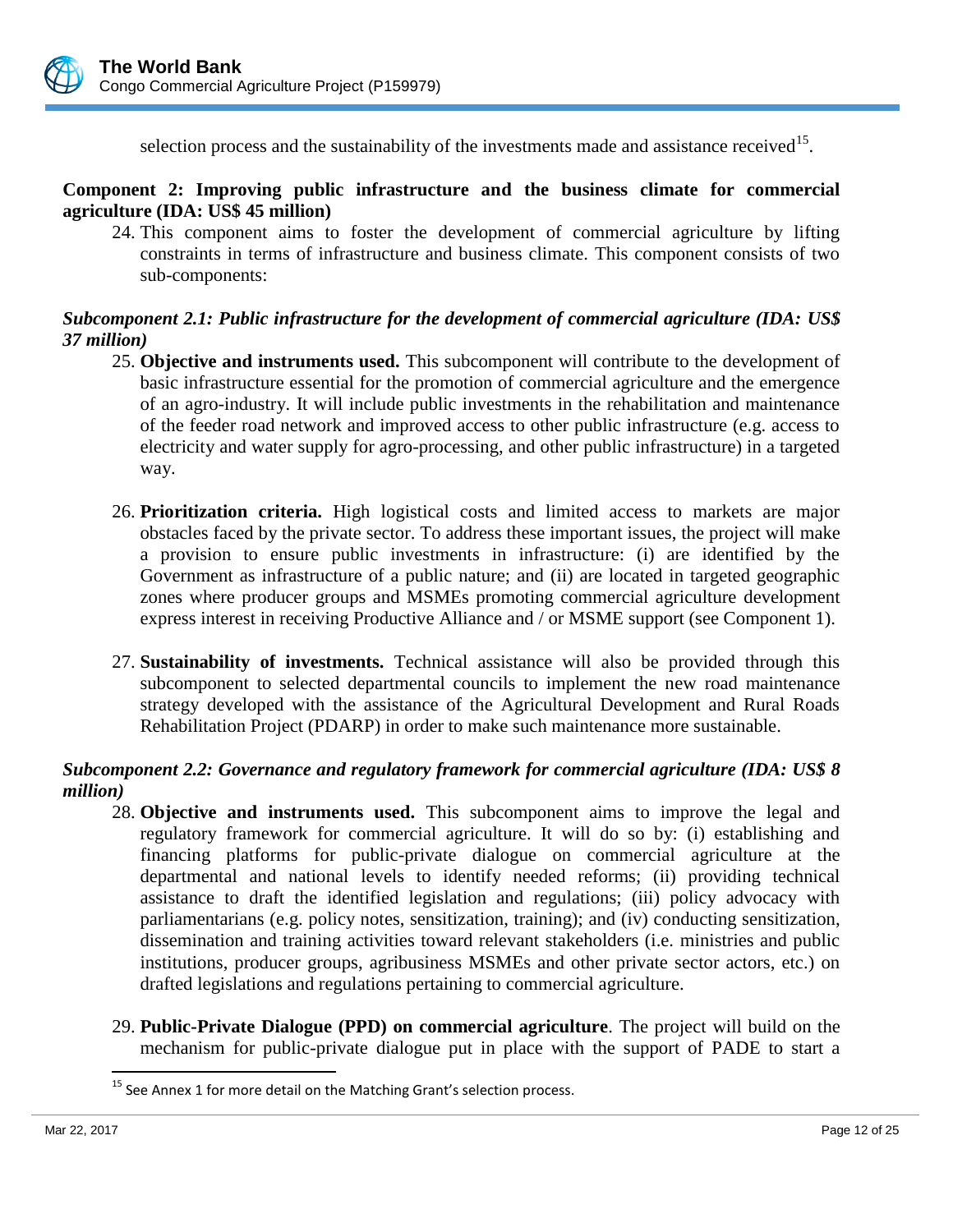

public-private dialogue specifically on commercial agriculture by providing technical assistance and budget support to set up and operate PPD platforms<sup>16</sup> on commercial agriculture at the departmental and national levels. The platforms are expected to identify and contribute to building consensus around changes to legislation and practices that constrain commercial agriculture.

30. **Identified reforms.** Some of the needed improvements to constraining legislation specific to commercial agriculture have already been identified with stakeholders and their drafting will be supported by the project. The legislation pertains to: (i) compliance with *the Organisation pour l'Harmonisation du Droit des affaires en Afrique* (OHADA) Uniform Act on Cooperatives; (ii) National Seed Policy in compliance with the norms of the Economic Community of Central African States (CEEAC); (iii) Rural Code to clarify and secure land access; and (iv) food safety policy and regulatory framework, standards and the certification of products $^{17}$ .

## **Component 3: Strengthening institutional capacities to support the development of commercial agriculture (IDA: US\$ 30 million)**

31. The objective of this component is to strengthen the capacity of public and non-public service providers involved in the implementation of project activities and / or supporting the development of commercial agriculture in the Republic of Congo. At the same time, it will ensure and oversee the successful management and implementation of the project, while making a provision to enable an immediate response in case of declared crisis or emergency. This component has three sub-components:

## *Subcomponent 3.1: Capacity-building of institutions providing support to commercial agriculture (IDA: US\$20 million)*

- 32. **Objective and instruments used.** The subcomponent will provide equipment, training and operating cost support to government and non-government actors that are necessary for commercial agriculture to succeed, including a number of technical departments of the Ministry of Agriculture, Livestock and Fisheries (MAEP).
- 33. **Targeted institutions.** These capacity-building efforts will target institutions involved in key areas related to: (i) agricultural statistics services; (ii) the access to improved genetic materials; (iii) the implementation of the reform of the national public system for agricultural extension and advisory services; (iv) the agricultural vocational and higher education training systems; and (v) the policy framework for food safety, quality standards and product certification supported in Subcomponent  $2.2^{18}$ .

 $\overline{a}$ 

 $^{16}$  When business practices and legislation identified by these sector-specific PPD platforms are economy-wide in nature (e.g. easing business entry and business exit, facilitating trade across borders, etc.), the project will share these inputs with PADE, which is better placed to address them. When identified reforms are specific to commercial agriculture, and if a strong consensus can be built with stakeholders from the public and private sectors around them, the project will provide support for their drafting through this subcomponent.

 $'$  See Annex 1 for more detail on the reforms that have been identified.

<sup>&</sup>lt;sup>18</sup> A list of the institutions identified for capacity-building support includes: (i) the Studies and Planning Department of MAEP; (ii) the Ministry of Scientific Research and Technical Innovation through the *Institut National de Recherche Agronomique* (IRA) and the *Centre National de Semences Améliorées* (CNSA), among others; (iii) the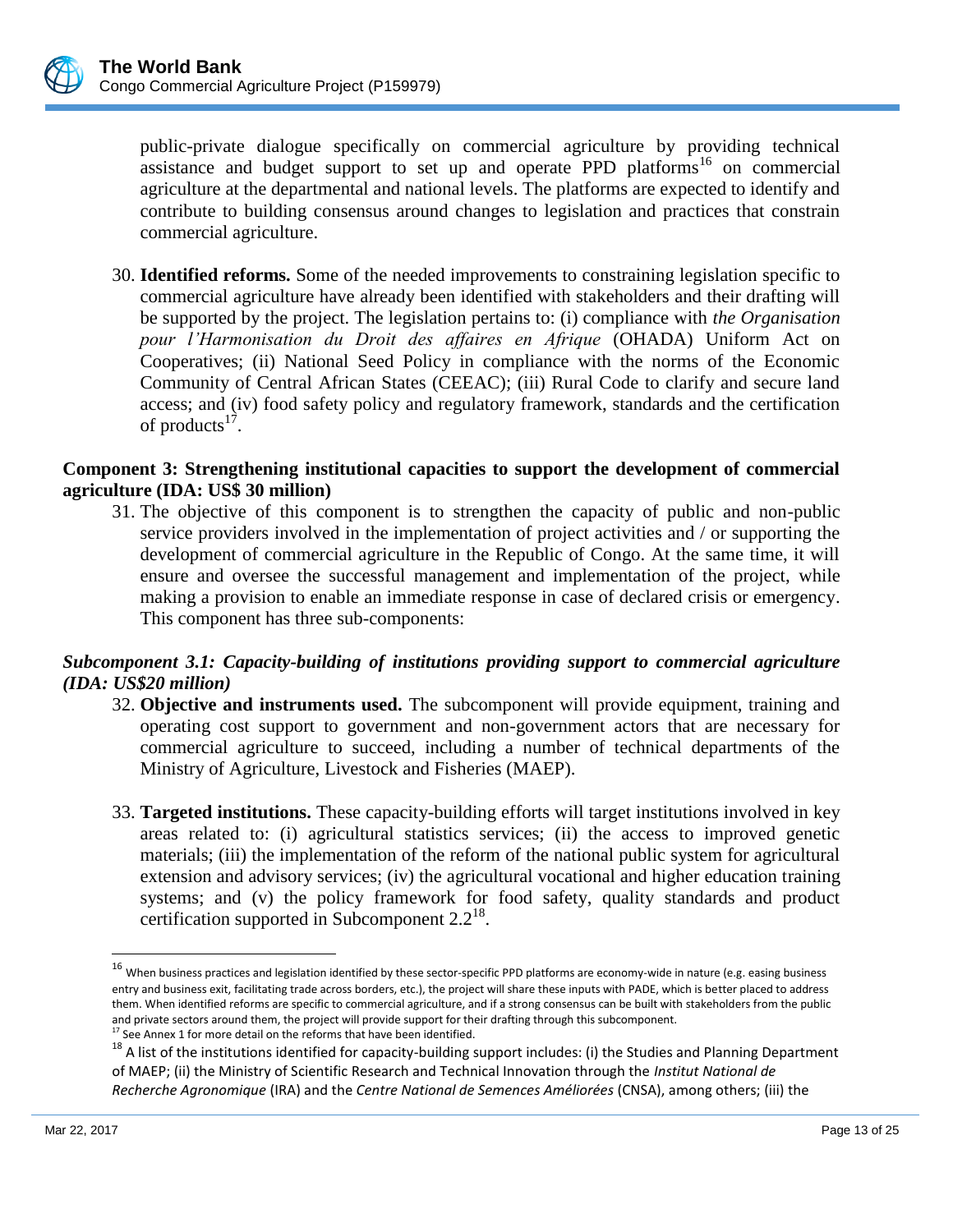## *Subcomponent 3.2: Project management, coordination and monitoring at national and provincial levels (IDA: US\$ 10 million)*

- 34. This subcomponent will support project management, coordination, communication, monitoring and evaluation, adequate monitoring of the environmental and social safeguard policies, at the national level as well as at the departmental levels. Under this subcomponent, a strong fiduciary management system will be introduced and an effective monitoring and evaluation framework will be designed, which will not only monitor impact indicators, but will also ensure real time data collection that will facilitate the adoption of corrective measures in a timely manner and even attempt to integrate the data into the national agricultural statistics database.
- *35.* Through this subcomponent, the project will finance a baseline study, mid-term review study, final impact assessment, the recruitment of staff, consultancy services, the acquisition of property and equipment, and will support relevant seminars and training, as well as diverse operating costs to supervise the project activities.

### **Component 4: Contingency emergency response (IDA: US\$ 0.0M)**

36. This component will provide support for immediate response to an eligible crisis or emergency, as needed. A crisis or emergency eligible for financing is: an event that has caused, or is likely to imminently cause, a major adverse economic and/or social impact to the Borrower, associated with a natural or man-made crisis or disaster. Rapid disbursement of funds will allow the Government to request a reallocation of project funds to partially cover emergency response and recovery costs. This component will be triggered if: (i) the Government has determined that an eligible crisis or emergency has occurred and has furnished to the Bank a request to include said activities in the Contingency Emergency Response Component (CERC) for emergency response; (ii) the Government has prepared and disclosed all safeguards instruments required for said activities; (iii) the Borrower has adopted the CERC Operations Manual (OM) in form, substance and manner acceptable to the Bank. A specific OM for this component will be prepared detailing financial management, procurement, safeguards, and any other necessary implementation arrangements. While Components 1, 2 and 3 focus on pre-crisis disaster risk mitigation and climate resilience enhancement measures, Component 4 will help to strengthen the Government's capacity to respond effectively to an eligible crisis or emergency.

### **E. Implementation**

 $\overline{a}$ 

Institutional and Implementation Arrangements

37. The institutional arrangements proposed for this project, under the supervision of the

Cooperative Action Department of MAEP and Agricongo among others; (iv) the Ministry of Higher Education through the *Ecole Nationale Supérieure d'Agronomie et de Foresterie* (ENSAF), among others; and (v) institutions identified through the food safety reform supported in Subcomponent 2.2. See Annex 1 for more detail on the institutional capacity-building work of Subcomponent 3.1.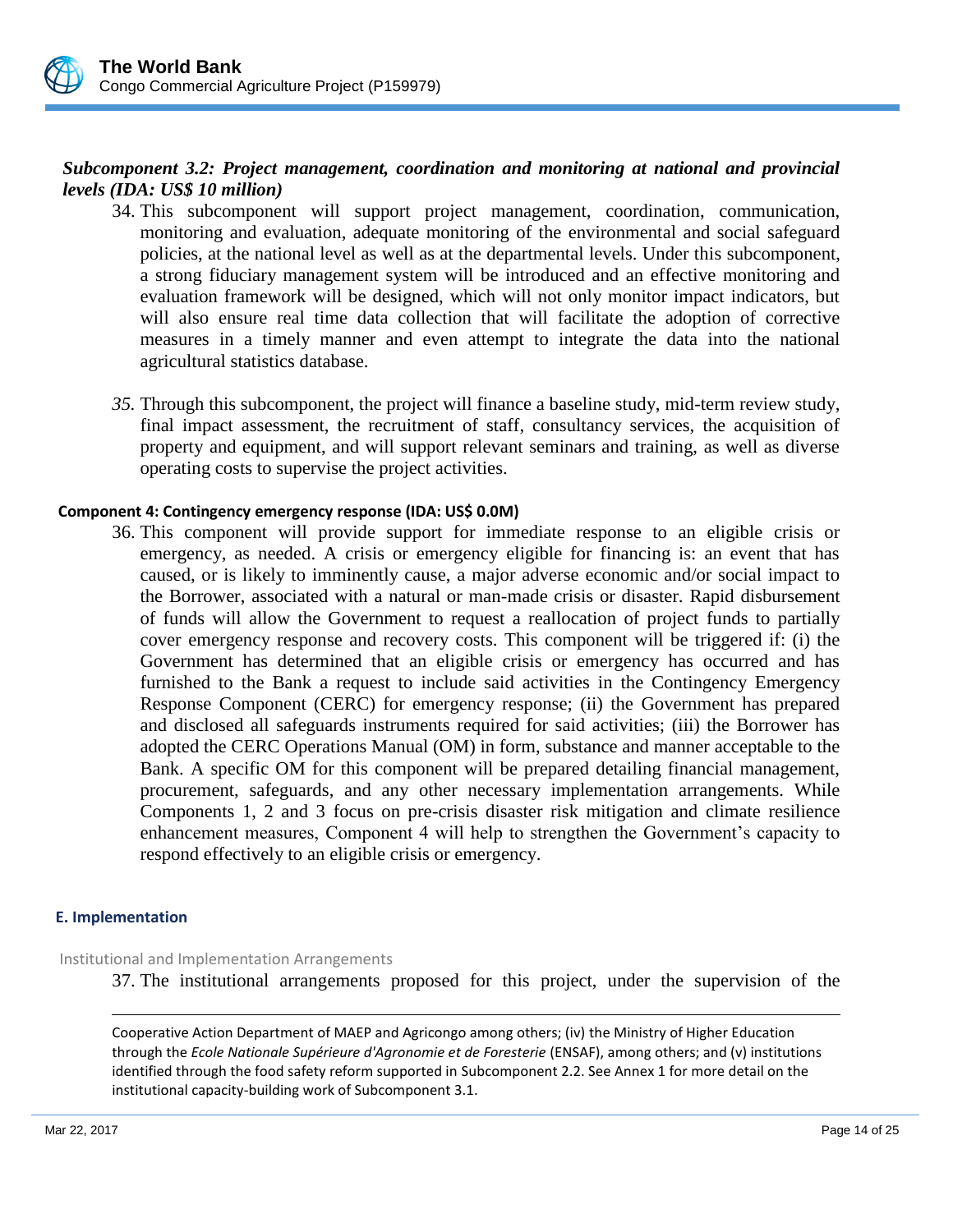

Ministry of Agriculture, Livestock and Fisheries (MAEP), includes the following supervisory and implementation bodies: (i) a Steering Committee; (ii) a National Coordination Unit of the project (including a Matching Grant scheme); (iii) Project Implementation Units at departmental level; (iv) technical service providers (public, private, NGOs); and (v) financial institutions, which will render financial services to the private sector (producer groups, agribusiness MSMEs) (See Figure 2).

38. Public service providers will participate in the project through the structures of the MAEP, The ongoing reform of MAEP and the introduction of specialized agencies is an opportunity for re-thinking and repositioning the role of public technical services, including agriculture advisory and extension services.

# *Steering Committee (CP)*

39. A high level Steering Committee will be officially established before effectiveness. It will be chaired by the Minister in charge of Agriculture and composed of representatives of key project stakeholders (relevant ministries, private sector, and civil society including producer groups) in the project. The Steering Committee will be responsible for the strategic direction, operational oversight, communication and overall good governance of the project.

## *National Project Coordination Unit (NPCU)*

40. It is proposed that the current PDARP national project coordination unit, with a proven track record in administrative and fiduciary management, be retained and strengthened to coordinate and manage the Commercial Agricultural Project. The NPCU will be responsible for project implementation, management, coordination, monitoring and evaluation, and supervision. The NPCU will rely on specific expertise, including the hiring of an independent firm contracted for the management of the matching grant program of Component 1.

## *Project Implementation Units (PIUs)*

41. Four Project Implementation Units will be established at departmental level to support specific zones targeted by the project. They will ensure project activity monitoring and evaluation as well as receive and process complaints related to the implementation of the project in collaboration with the authorities and civil society.

**Note to Task Teams:** The following sections are system generated and can only be edited online in the Portal.

. **F. Project location and Salient physical characteristics relevant to the safeguard analysis (if known)**

The project envisages to target 3 main high potential agricultural zones as defined in the Schema National d'Amenagement du Territoire (National Spatial Master Plan). These are (i) agri-zone 1 South Corridor Brazzaville - Pointe Noire, (ii) agri-zone 2 Central Corridor Konda- Oyo-Lekye- Gambona, including special economic zone Oyo-Owando where fisheries and palm oil are being promoted; and (iii) agri-zone 3 North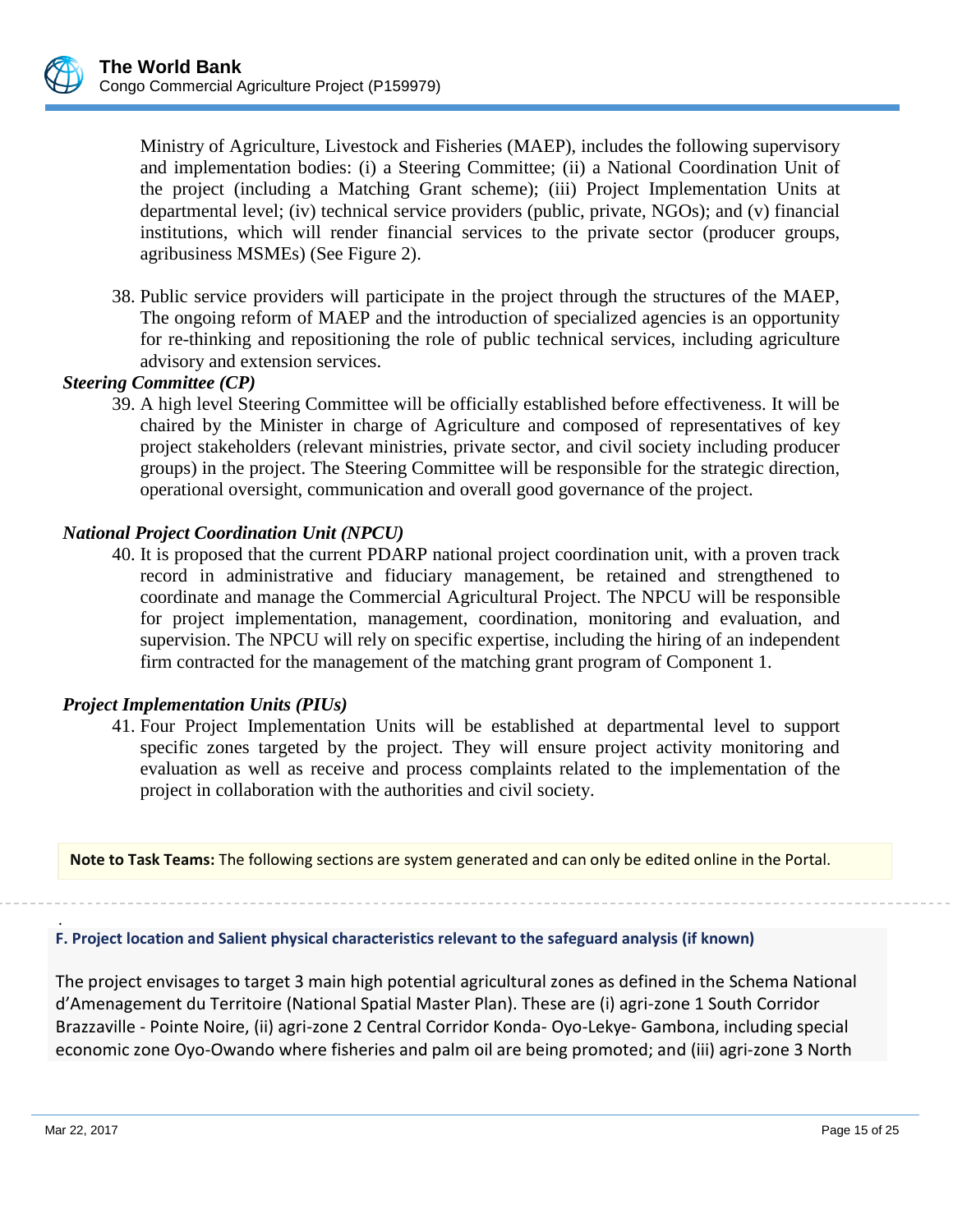

special economic zone Ouesso where cocoa, coffee and palm oil are being promoted.

### **G. Environmental and Social Safeguards Specialists on the Team**

Lucienne M. M'Baipor,Grace Muhimpundu,Claude Lina Lobo

### **SAFEGUARD POLICIES THAT MIGHT APPLY**

| <b>Safeguard Policies</b>           | Triggered? | <b>Explanation (Optional)</b>                                                                                                                                                                                                                                                                                                                                                                                                                                                                                                                                                                                                                                                                                                                                                                                                                                                                                                                                                                                                                                                                                                                                                                                                                                                                                                                                                                                                                                                                                                                                                                                      |
|-------------------------------------|------------|--------------------------------------------------------------------------------------------------------------------------------------------------------------------------------------------------------------------------------------------------------------------------------------------------------------------------------------------------------------------------------------------------------------------------------------------------------------------------------------------------------------------------------------------------------------------------------------------------------------------------------------------------------------------------------------------------------------------------------------------------------------------------------------------------------------------------------------------------------------------------------------------------------------------------------------------------------------------------------------------------------------------------------------------------------------------------------------------------------------------------------------------------------------------------------------------------------------------------------------------------------------------------------------------------------------------------------------------------------------------------------------------------------------------------------------------------------------------------------------------------------------------------------------------------------------------------------------------------------------------|
| Environmental Assessment OP/BP 4.01 | Yes        | Activities from Subcomponent 1.1: Intensification of<br>Agricultural and Livestock value chains;<br>Subcomponent 1.2: Development of logistic, trade<br>and business services; and Subcomponent 2.1:<br>Public Infrastructure for Agribusiness and Agro<br>industrial Development are expected to impact<br>environment and these impacts are evaluated to be<br>moderate, localized and manageable; so the project<br>is classified to the EA category "B". And the<br>Environmental Safeguards Policies triggered are<br>PO/PB 4.01 "Environmental Assessment"; PO/PB<br>4.04 "Natural Habitats"; OP/PB 4.09 "Pest<br>management and pesticides"; PO/PB 4.10<br>"Indigenous Peoples"; PO/PB 4.11 "Physical Cultural<br>Resources"; OP/PB 4.12 "Involuntary Relocation";<br>PO/PB 4.36 "Forests"; OP/PB 7.50 Projects relating<br>to International Waterways; PO/PB 17.50: Right of<br>access to information.<br>To ensure that any environmental issues by the<br>project activities are appropriately addressed, the<br>safeguard instrument elaborated according OP/BP<br>4.01 is the Environmental and Social Management<br>Framework (ESMF). This one is also designed to<br>serve as a guide for developing ESIAs and ESMPs as<br>needed, when the exact sites of sub-projects will be<br>known. In particular, the ESIA will include a<br>diagnostic of the project areas, potential<br>environmental adverse impacts, potential issues<br>related to labor influx, and mitigation measures to<br>manage properly expected adverse impacts. The<br>ESIA will highlight specific provisions that need to be |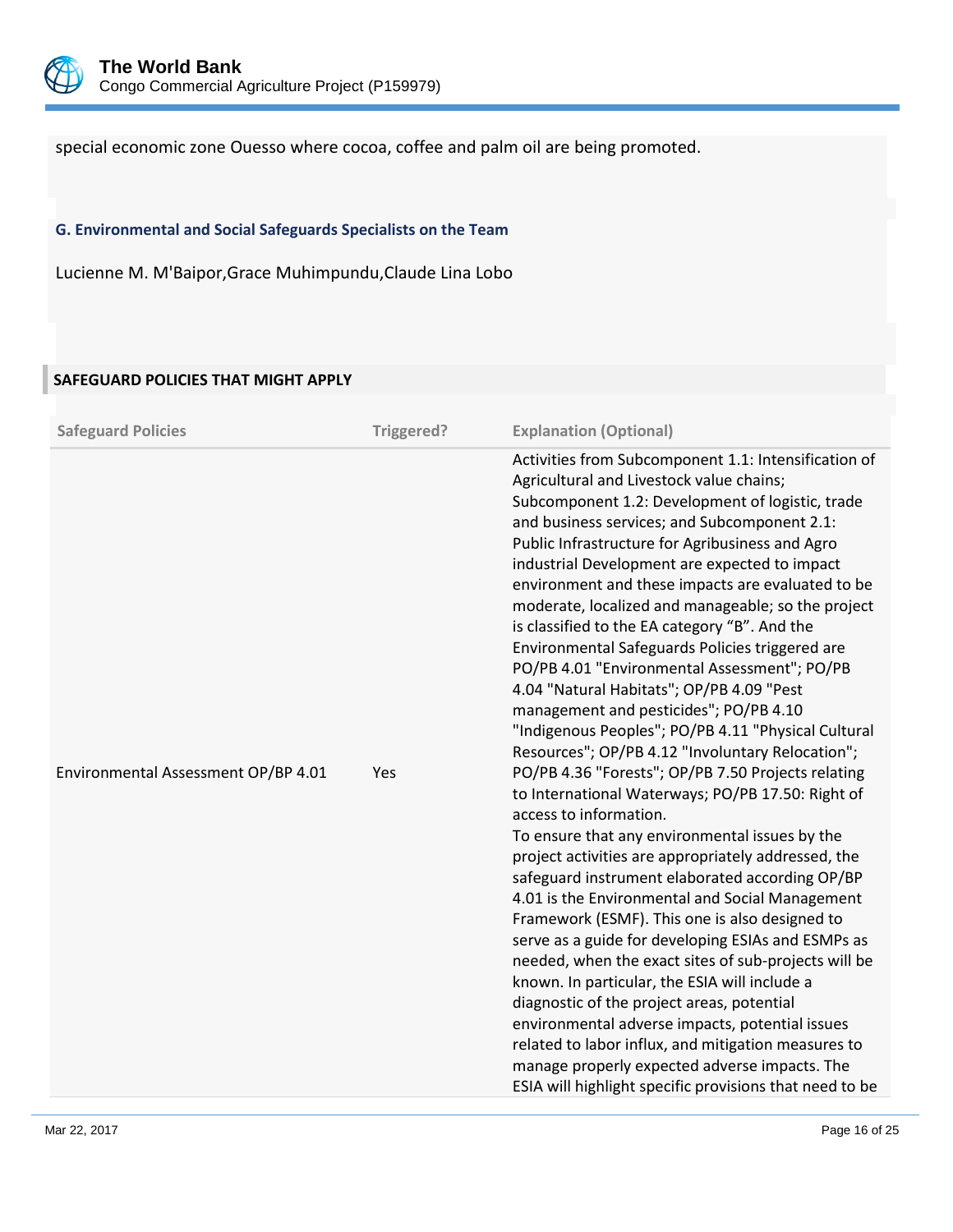

|                                        |     | included in construction/installation contracts to<br>ensure that contractors' ESMPs address relevant<br>mitigation measures.<br>The ESMF include specific sections to address all<br>issues related to OP/BP 4.04 on Natural Habitats;<br>OP/BP 4.36 on Forests and OP/BP 4.11 on Physical<br><b>Cultural Resources.</b>                                                                                                                                                                                                                                                                                                                                                                                                                                                                                      |
|----------------------------------------|-----|----------------------------------------------------------------------------------------------------------------------------------------------------------------------------------------------------------------------------------------------------------------------------------------------------------------------------------------------------------------------------------------------------------------------------------------------------------------------------------------------------------------------------------------------------------------------------------------------------------------------------------------------------------------------------------------------------------------------------------------------------------------------------------------------------------------|
| Natural Habitats OP/BP 4.04            | Yes | OP/BP 4.04 is triggered to enable the project to<br>perform the screening of the identified sites and<br>their vicinities relative to natural habitats, the aim is<br>to avoid project activities to create significant<br>degradation of natural habitats. Project will also<br>seek to identify appropriate conservation measures,<br>follow-up, assessment and management of natural<br>habitats within the project area. The Government<br>will be encouraged to provide necessary information<br>to the people and to provide them with the right<br>incentives to protect and to support the<br>conservation of natural habitats and to facilitate, if<br>necessary, the rehabilitation of degraded habitats.                                                                                            |
| Forests OP/BP 4.36                     | Yes | This project could possibly impact the health and<br>quality of forests or the rights and welfare of people<br>and their level of dependence upon the interaction<br>with forests, and it may lead to changes in the<br>management, protection or utilization of natural<br>forests or plantations.                                                                                                                                                                                                                                                                                                                                                                                                                                                                                                            |
| Pest Management OP 4.09                | Yes | OP/BP 4.09 is triggered because the project supports<br>activities that requires the use of pesticides,<br>fertilizers, vaccines and other chemicals like in the<br>production of eggs, of cattle feed and veterinary<br>products in the poultry, goats, pigs, cattle, fish<br>farming and aquaculture, and some projects<br>activities will lead to a surge in the use of pesticides<br>and fertilizers which can create negative effects on<br>the environment. This policy supports the integrated<br>pest control approaches. It identifies pesticides that<br>can be financed under the project and develop an<br>appropriate plan of pests to deal with risks. To<br>comply with this policy a Plan of Management of<br>Pests and Pesticides (PMPP) was prepared in<br>separated document from the ESMF. |
| Physical Cultural Resources OP/BP 4.11 | Yes | This policy, OP/BP 4.11, is triggered by the project<br>because during implementation of project activities,<br>it is possible to discover or to affect some cultural                                                                                                                                                                                                                                                                                                                                                                                                                                                                                                                                                                                                                                          |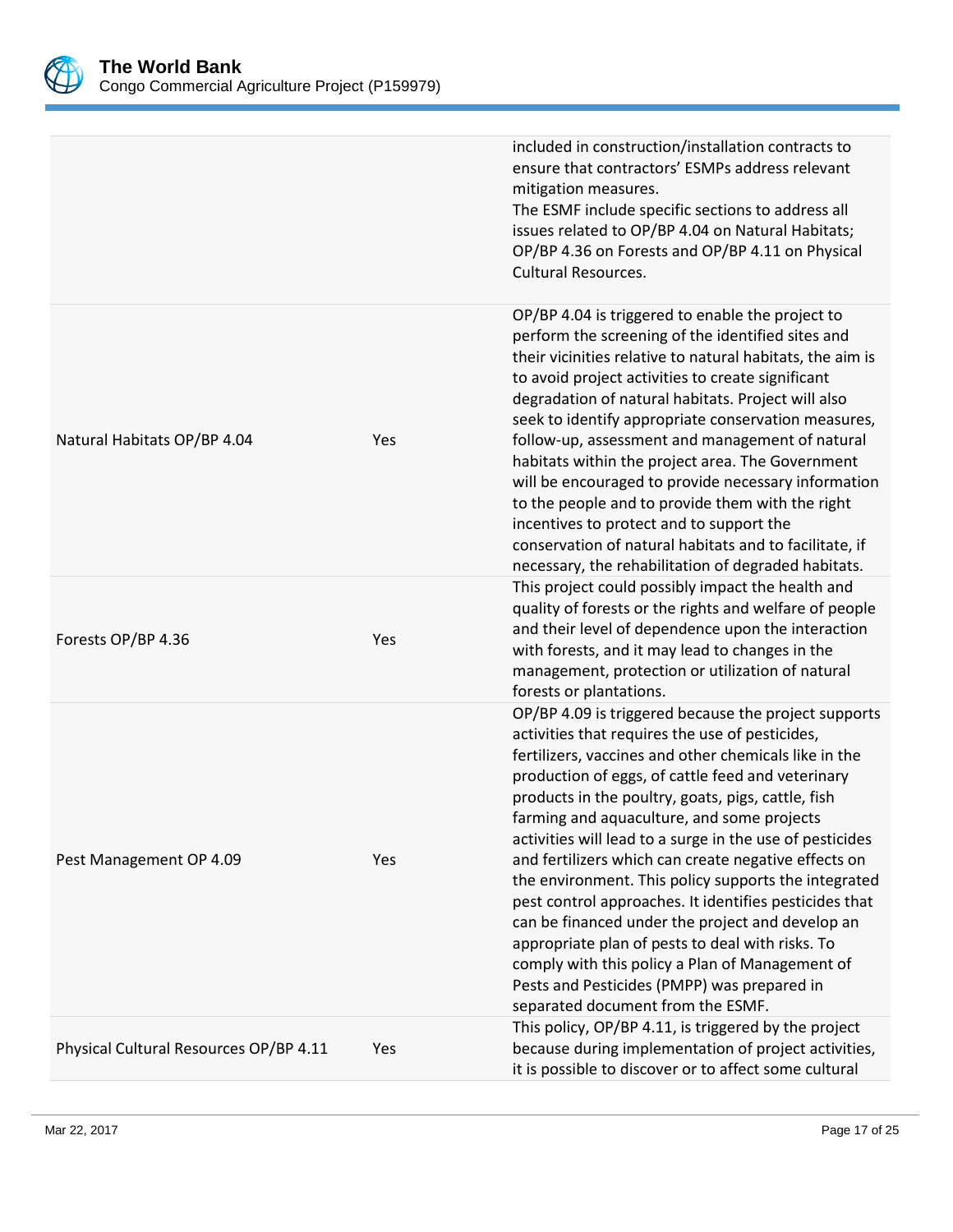

|                                     |     | relics. The Physical Cultural Resources Policy aims to<br>protect cultural resources, to avoid any significant<br>conversion (loss) or degradation of these resources.<br>To be in compliance with this policy, project has<br>developed, into a separate document, the Physical<br>Cultural Resources Framework (PCRF).                                                                                                                                                                                                                                                                                                                                                                                                                                                                                                                                                                                                                                                                                                                                                                                                                                                                       |
|-------------------------------------|-----|------------------------------------------------------------------------------------------------------------------------------------------------------------------------------------------------------------------------------------------------------------------------------------------------------------------------------------------------------------------------------------------------------------------------------------------------------------------------------------------------------------------------------------------------------------------------------------------------------------------------------------------------------------------------------------------------------------------------------------------------------------------------------------------------------------------------------------------------------------------------------------------------------------------------------------------------------------------------------------------------------------------------------------------------------------------------------------------------------------------------------------------------------------------------------------------------|
| Indigenous Peoples OP/BP 4.10       | Yes | Indigenous Peoples are found on a large part of the<br>Republic of Congo's rural territory, and a number of<br>the areas visited under project preparation and<br>evaluation phase are known to inhabit Indigenous<br>Peoples (IPs). This includes the Cuvette (Oyo-<br>Owando), in the Sangha (Ouesso), and Plateau (Oyo,<br>Gamboma). Since the project will be implemented at<br>the national level, with specific zones of<br>interventions yet to be identified (based on targeted<br>crops, agribusiness, and in accordance to the<br>national agricultural plan), the project has prepared<br>an Indigenous Peoples Policy Framework (IPPF),<br>which will establish the framework for consultation<br>and inclusion of IPs in the project areas. The project<br>will identify various IPs associations and IP<br>communities in the selected zones as collaborators,<br>as well as potential CSOs and local NGOs. Once the<br>specific sites are known, an Indigenous Peoples Plan<br>(IPP) will be development, and it would identify the<br>targeted IPs, and ensure their inclusion as<br>beneficiaries of project activities, in a culturally<br>appropriate and inclusive manner. |
| Involuntary Resettlement OP/BP 4.12 | Yes | Activities suggested in Component 2, Subcomponent<br>2.2 "Public Infrastructure for Agribusiness and Agro<br>industrial Development", may require acquisition of<br>land. Due to low population density in rural areas,<br>however, the risk of physical resettlement is<br>minimal, although there may be potential economic<br>displacement or loss of assets.<br>The project has prepared the Resettlement Policy<br>Framework (RPF) since the exact site locations are<br>yet unknown, and eventually Resettlement Action<br>Plans (RAP) or Abreviated Resettelement Action<br>Plans (ARAP) will be prepared to mitigate potential<br>negative impacts.<br>This new project is to some regards an extension of<br>the Agricultural Development and Rural Roads<br>Rehabilitation Project (P095251, and Additional<br>Finance P145627). The project established an escrow                                                                                                                                                                                                                                                                                                                   |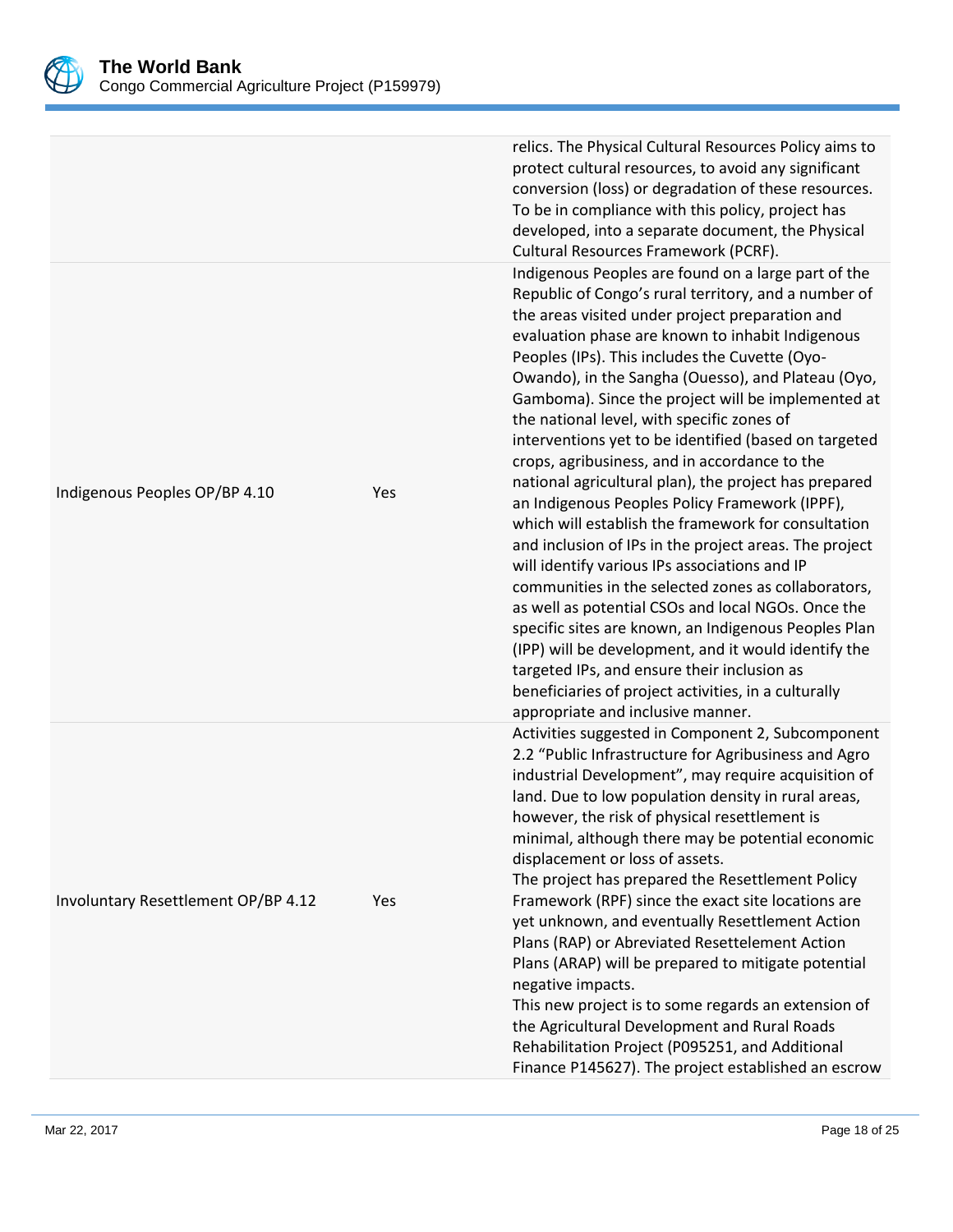

|                                                   |     | account of US \$500,000 for resettlement<br>compensation. Since the project did not require any<br>land acquisition and therefore did not induce any<br>resettlement (physical or economic displacement),<br>no RAPs were prepared for the project. The funds in<br>the escrow account remain unused, and the account<br>will be transferred to the new project in order to<br>fund potential compensation cases for the new<br>Commercial Agriculture project.                                                                                                                                                                                                                                                                                                                                                                                                                                                                                                                                                                                                                                                                                                                                                                                                                                                                                                                                                                                                                                                                                                                                                    |
|---------------------------------------------------|-----|--------------------------------------------------------------------------------------------------------------------------------------------------------------------------------------------------------------------------------------------------------------------------------------------------------------------------------------------------------------------------------------------------------------------------------------------------------------------------------------------------------------------------------------------------------------------------------------------------------------------------------------------------------------------------------------------------------------------------------------------------------------------------------------------------------------------------------------------------------------------------------------------------------------------------------------------------------------------------------------------------------------------------------------------------------------------------------------------------------------------------------------------------------------------------------------------------------------------------------------------------------------------------------------------------------------------------------------------------------------------------------------------------------------------------------------------------------------------------------------------------------------------------------------------------------------------------------------------------------------------|
| Safety of Dams OP/BP 4.37                         | No  | This Safeguard Policy is not trigged because no<br>project activities involved in dams or located in their<br>vicinities.                                                                                                                                                                                                                                                                                                                                                                                                                                                                                                                                                                                                                                                                                                                                                                                                                                                                                                                                                                                                                                                                                                                                                                                                                                                                                                                                                                                                                                                                                          |
| Projects on International Waterways<br>OP/BP 7.50 | Yes | OP 7.50 is applicable to the Project because<br>activities may have an impact on the Congo,<br>Oubangui and Sangha river basins, all of which are<br>international waterways. ROC is one of the riparians<br>of the Congo-Oubangui-Sangha basin together with<br>DRC, Central African Republic, Cameroon, Gabon,<br>and Angola. The proposed Project covers primarily<br>high potential agricultural zones around the main<br>cities of Brazzaville, Pointe Noire and Dolisie, the<br>south corridor along the national road from<br>Brazzaville to Bouenza and Kouilou and the northern<br>part of country, Sangha and Likouala. The planned<br>rehabilitations of irrigation systems are very small in<br>size. Most of these schemes will be located around<br>the three big cities and markets of Brazzaville, Pointe<br>Noire and Dolisie (using the rivers of Djoué, Niari,<br>Kouilou  ), the country's bread basket and where<br>70% of the population live.<br>The task team has<br>carefully considered any potential impacts of the<br>proposed investments, and because that: (i) the<br>project will not cause appreciable harm to the<br>riparian countries; and (ii) no activities are expected<br>to have any adverse effects on the water quality or<br>quantity, no notification is required under OP 7.50<br>since the project deals only with micro/minor<br>irrigation rehabilitation, and thus falls under the<br>exception to the notification requirement under<br>paragraph 7 (a) of the Policy. An exception memo<br>has been prepared and was approved by the AFRVP<br>on May 15, 2017. |
| Projects in Disputed Areas OP/BP 7.60             | No  | This Safeguard Policy is not triggered.                                                                                                                                                                                                                                                                                                                                                                                                                                                                                                                                                                                                                                                                                                                                                                                                                                                                                                                                                                                                                                                                                                                                                                                                                                                                                                                                                                                                                                                                                                                                                                            |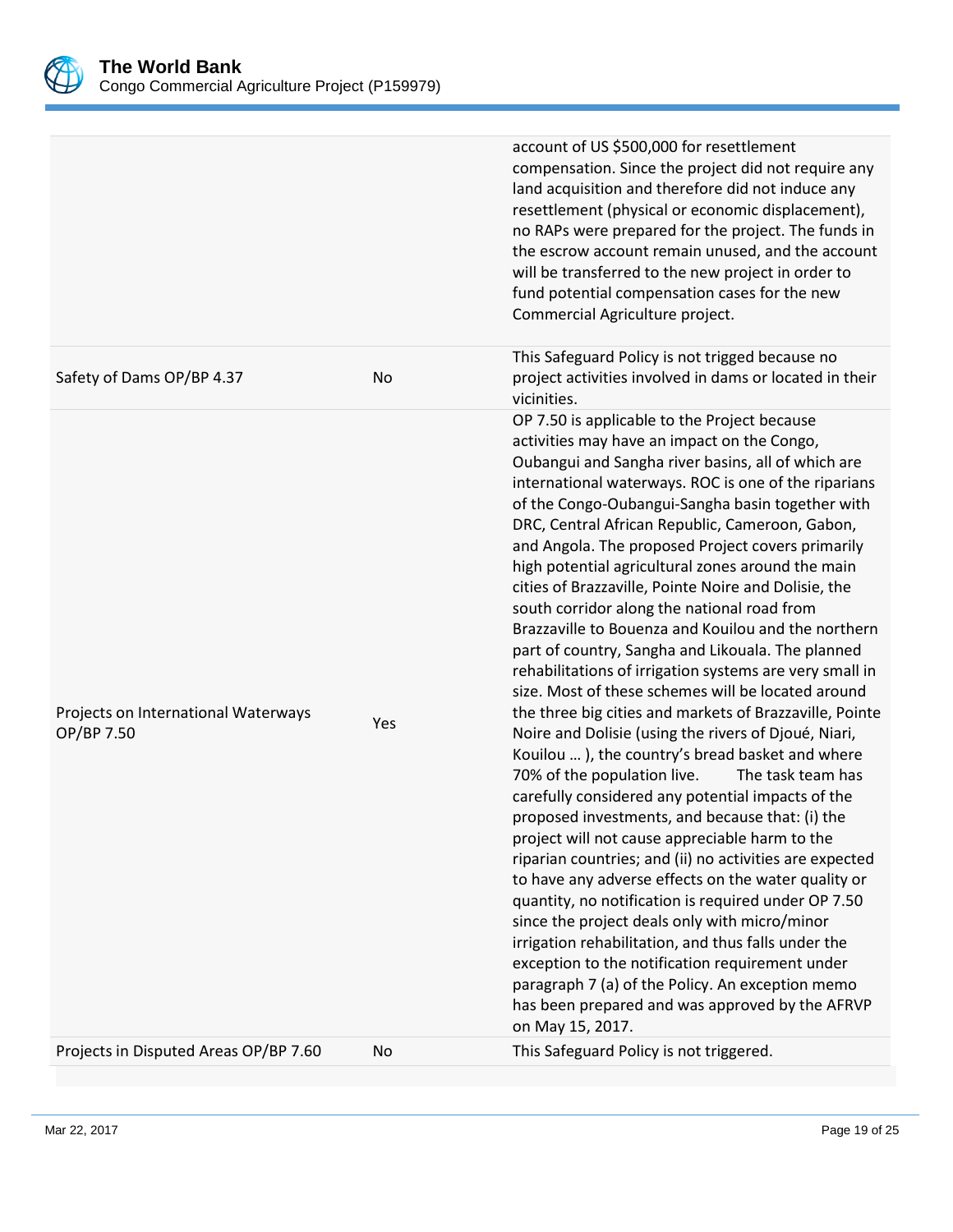

### **KEY SAFEGUARD POLICY ISSUES AND THEIR MANAGEMENT**

### **A. Summary of Key Safeguard Issues**

1. Describe any safeguard issues and impacts associated with the proposed project. Identify and describe any potential large scale, significant and/or irreversible impacts:

In agricultural development and infrastructure implementation, the expected negative impacts are inherent in deforestation and the loss of biodiversity; soil erosion, silting of rivers, degradation of water courses; pollutions and nuisances, the generation of construction waste, rubble and other demolition residues, disruption of activities on land rights, etc.

In the operational phase, the risks relate to pollution and degradation of watercourses linked to the use of pesticides and fertilizers; pollution and nuisance due to solid and liquid waste from agricultural activities, pollution of the environment by sewage and solid waste disease, risk of accidents, risks (HIV / AIDS) and development of water-related diseases (malaria, bilharziasis), social conflicts related to local customs and practices; losses of land and socioeconomic income sources; influx of the population as a result of the installation of structuring facilities, strong pressure on land and water with increasing development.

Terrestrial and aquatic habitats (wetlands) can be altered mainly during the start-up and implementation phase of agricultural. But globally, all these impacts are evaluated to be moderate, localized and manageable.

2. Describe any potential indirect and/or long term impacts due to anticipated future activities in the project area: This project would increase agricultural productivity, enhance food security and nutrition. No adverse long term or indirect environmental or social impacts are expected.

3. Describe any project alternatives (if relevant) considered to help avoid or minimize adverse impacts. There are no significant negative impacts of the project, designed on the contrary to have positive social and environmental impacts. No alternatives were therefore considered to avoid impacts.

4. Describe measures taken by the borrower to address safeguard policy issues. Provide an assessment of borrower capacity to plan and implement the measures described.

Based on experience gained through the implementation of the Agricultural Development and Rural Roads Rehabilitation Project, a Category B project, the capacity of the Implementing Agency housed in the Ministry of Agriculture to implement the Bank's environmental and social safeguards policies is considered high. An environmental specialist has been included as part of the PIU core team, and the project will recruit a social specialist. The two specialists will monitor and supervise the environmental and social measures as recommended in the various safeguards instruments for the project. The current environmental specialist, as well as the Project Coordinator have both benefitted from the World Bank organized capacity-building initiative in November 2016.

Finally, to manage and monitor safeguards implementation in a timely manner, the PIU will prepare quarterly reports of the implementation of the safeguards instruments. The Project will equally ensure that all the instruments (in accordance with OP 4.01, OP 4.10, OP 4.11 and OP 4.12) put in place and the Grievance Redress Mechanisms (GRMs). The project will monitor indicators set forth in the safeguards instruments. To this extent, the two safeguards specialists in the PIU, will closely collaborate with the M&E specialist in the PIU, and reflect the findings in the quarterly reports.

An important lesson learned under the previous Agriculture project was the poor management of grievances. The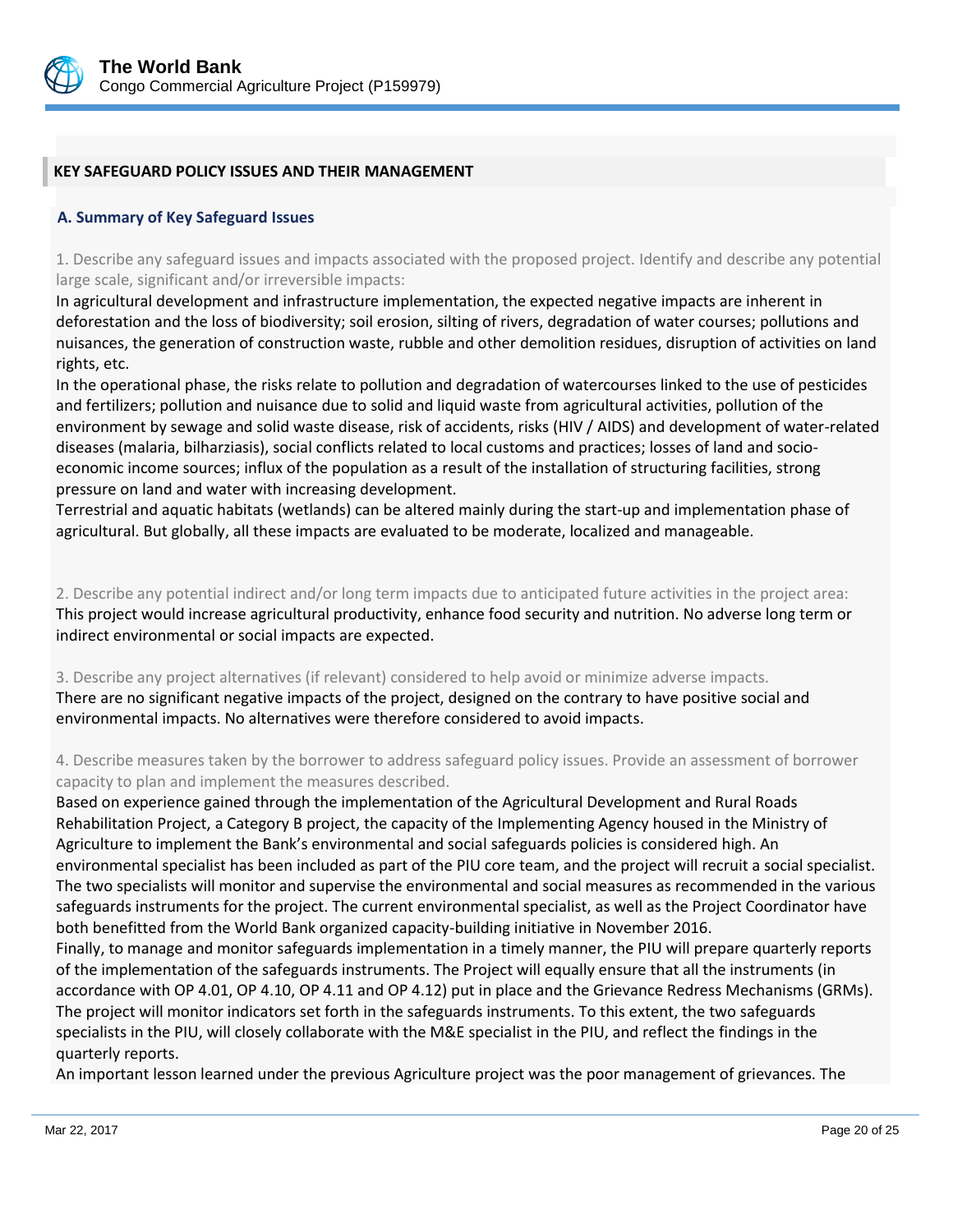

mechanism as established in the safeguards documents were not appropriate or applicable to existing local structures. The PIU has drafted a new GRM to manage complaints ensuing from the new project.

5. Identify the key stakeholders and describe the mechanisms for consultation and disclosure on safeguard policies, with an emphasis on potentially affected people.

The key stakeholders outside of government structures are agricultural producers, civil society, private sector (MSMEs and SMEs), Indigenous Peoples communities and representatives. Overall, the design of the project has been participatory at various levels, through consultation with the different stakeholders throughout preparation. This is complemented with additional consultations as part of the review of safeguards instruments. Representatives of the national government formulated the design of the project, while regional governments, local authorities, and conservation actors provided inputs. The project will be implemented with the participation of local stakeholders.

#### **B. Disclosure Requirements**

**Environmental Assessment/Audit/Management Plan/Other** 

For category A projects, date of

**"In country" Disclosure**

#### **Resettlement Action Plan/Framework/Policy Process**

| Date of receipt by the Bank | Date of submission to InfoShop |
|-----------------------------|--------------------------------|
| 20-Mar-2017                 | 31-Mar-2017                    |

**"In country" Disclosure**

| <b>Indigenous Peoples Development Plan/Framework</b> |                                |
|------------------------------------------------------|--------------------------------|
| Date of receipt by the Bank                          | Date of submission to InfoShop |
| 20-Mar-2017                                          | 31-Mar-2017                    |

**"In country" Disclosure**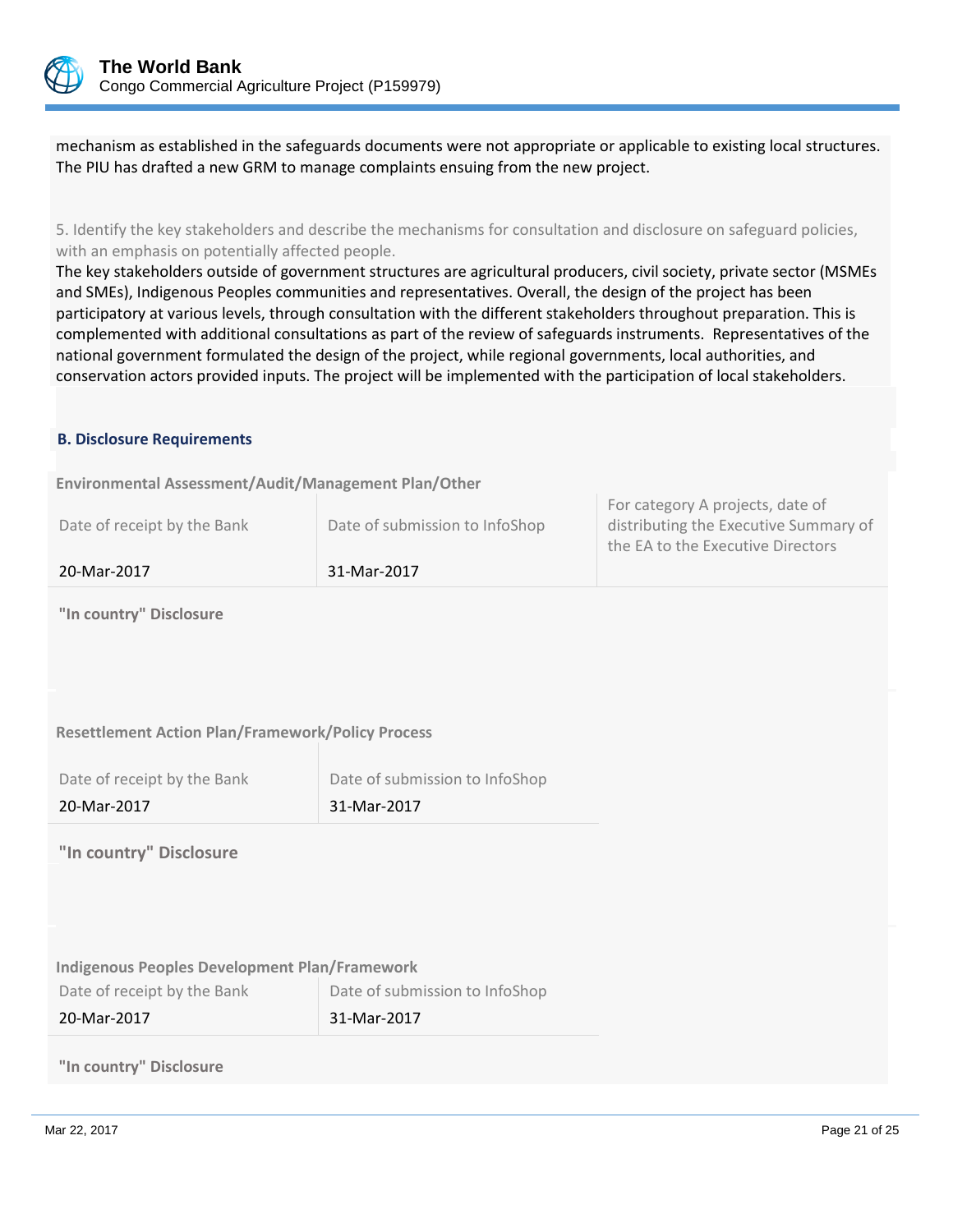

**Pest Management Plan**

| Was the document disclosed prior to |                             |                                |
|-------------------------------------|-----------------------------|--------------------------------|
| appraisal?                          | Date of receipt by the Bank | Date of submission to InfoShop |
| <b>NA</b>                           | 20-Mar-2017                 | 31-Mar-2017                    |

#### **"In country" Disclosure**

**If the project triggers the Pest Management and/or Physical Cultural Resources policies, the respective issues are to be addressed and disclosed as part of the Environmental Assessment/Audit/or EMP.**

If in-country disclosure of any of the above documents is not expected, please explain why:

All safeguards instruments were disclosed in country and on the Bank's Infoshop prior to Negotiations (May 5, 2017). Any ensuing safeguard instruments (IPP, ESIA, RAP, and/or PSR) will also be publicly disclosed prior to implementation. The project team will ensure that all compensation and resettlement is completed prior to any civil works.

### **C. Compliance Monitoring Indicators at the Corporate Level (to be filled in when the ISDS is finalized by the project decision meeting)**

**OP/BP/GP 4.01 - Environment Assessment** 

Does the project require a stand-alone EA (including EMP) report? NA

**OP/BP 4.04 - Natural Habitats**

Would the project result in any significant conversion or degradation of critical natural habitats?

#### No

If the project would result in significant conversion or degradation of other (non-critical) natural habitats, does the project include mitigation measures acceptable to the Bank? Yes

**OP 4.09 - Pest Management**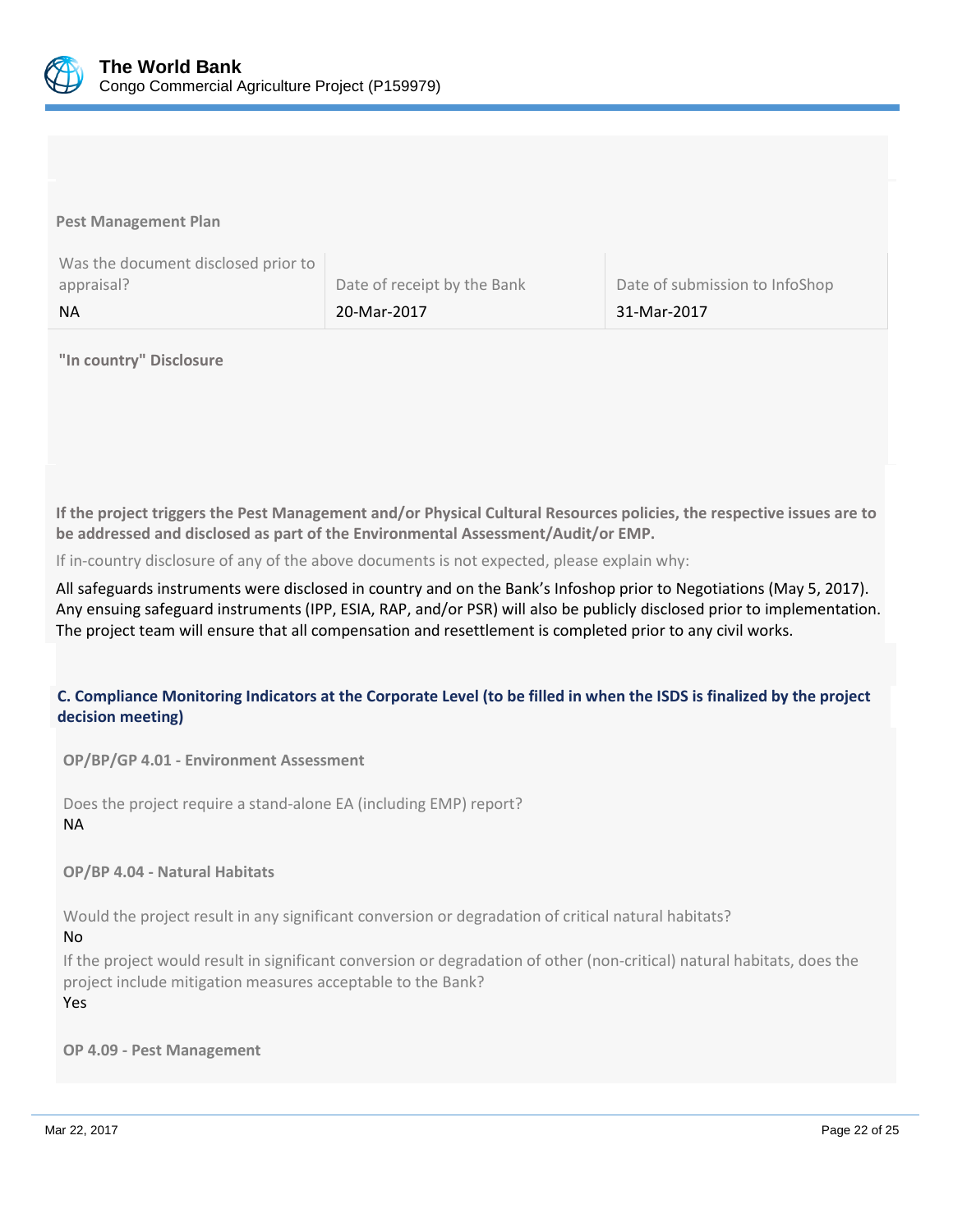

Does the EA adequately address the pest management issues?

### Yes

Is a separate PMP required?

### Yes

If yes, has the PMP been reviewed and approved by a safeguards specialist or PM? Are PMP requirements included in project design? If yes, does the project team include a Pest Management Specialist? Yes

### **OP/BP 4.11 - Physical Cultural Resources**

Does the EA include adequate measures related to cultural property?

#### Yes

Does the credit/loan incorporate mechanisms to mitigate the potential adverse impacts on cultural property? Yes

### **OP/BP 4.10 - Indigenous Peoples**

Has a separate Indigenous Peoples Plan/Planning Framework (as appropriate) been prepared in consultation with affected Indigenous Peoples?

#### Yes

If yes, then did the Regional unit responsible for safeguards or Practice Manager review the plan?

## Yes

If the whole project is designed to benefit IP, has the design been reviewed and approved by the Regional Social Development Unit or Practice Manager?

### NA

**OP/BP 4.12 - Involuntary Resettlement**

Has a resettlement plan/abbreviated plan/policy framework/process framework (as appropriate) been prepared? NA

If yes, then did the Regional unit responsible for safeguards or Practice Manager review the plan?

**OP/BP 4.36 - Forests**

Has the sector-wide analysis of policy and institutional issues and constraints been carried out?

NA

Does the project design include satisfactory measures to overcome these constraints?

NA

Does the project finance commercial harvesting, and if so, does it include provisions for certification system? Yes

**OP 7.50 - Projects on International Waterways**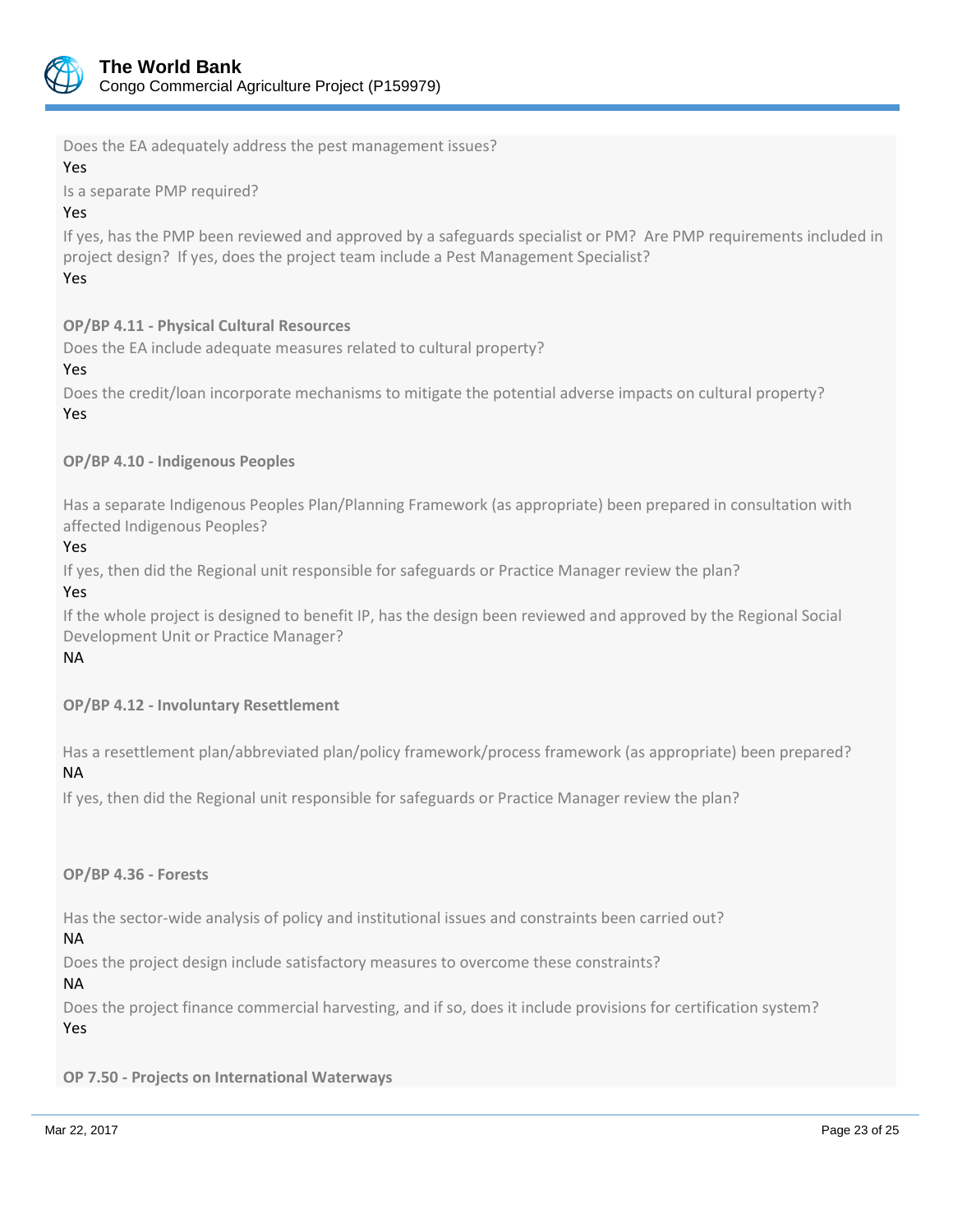

Have the other riparians been notified of the project? Yes

If the project falls under one of the exceptions to the notification requirement, has this been cleared with the Legal Department, and the memo to the RVP prepared and sent?

Yes

Has the RVP approved such an exception?

Yes

**The World Bank Policy on Disclosure of Information**

Have relevant safeguard policies documents been sent to the World Bank's Infoshop?

#### No

Have relevant documents been disclosed in-country in a public place in a form and language that are understandable and accessible to project-affected groups and local NGOs? No

**All Safeguard Policies**

Have satisfactory calendar, budget and clear institutional responsibilities been prepared for the implementation of measures related to safeguard policies?

Yes

Have costs related to safeguard policy measures been included in the project cost?

Yes

Does the Monitoring and Evaluation system of the project include the monitoring of safeguard impacts and measures related to safeguard policies?

Yes

Have satisfactory implementation arrangements been agreed with the borrower and the same been adequately reflected in the project legal documents?

Yes

### **CONTACT POINT**

### **World Bank**

Amadou Oumar Ba Sr Agricultural Spec.

Jean Edouard Albert Saint-Geours Economist